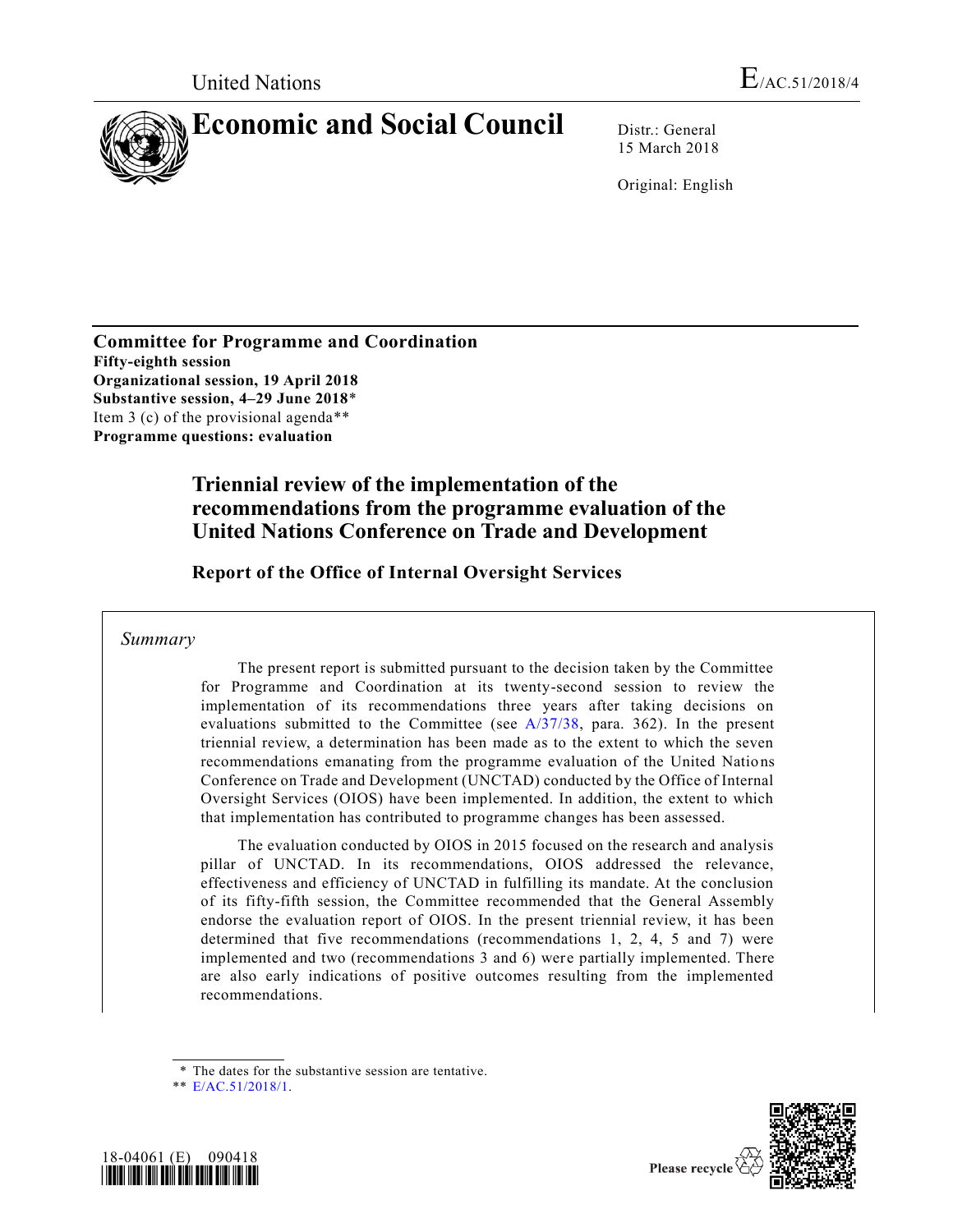In recommendation 1, UNCTAD was advised to strengthen its institutional orientation to results-based management. UNCTAD implemented the recommendation by streamlining results-based management functions, initially through the Resultsbased Management Coordination Group and subsequently through the Programme Committee and its working group. UNCTAD also focused on strengthening resultsbased management processes through improved planning, implementation and evaluation of its research and analysis products. New tools included a logical framework. In addition, the Communications, Information and Outreach Monthly Monitor reports, in which the usage of UNCTAD research and analysis products are tracked, were used for strategic decision-making. UNCTAD also developed in-house results-based management training activities.

In recommendation 2, OIOS focused on the need for UNCTAD to more clearly delineate a typology of its research and analysis products. UNCTAD addressed the recommendation by revising its typology, which it then used to classify the products of its 2018–2019 publications programme. The revised typology led to clearer prioritization of report processing, as well as a reclassification of documents, resulting in more documents being released electronically.

In recommendation 3, UNCTAD was called upon to develop quality assurance frameworks for its research and analysis and statistics products and to implement the frameworks in all divisions. UNCTAD implemented the recommendation by revising its 2014 policy clearance process for such products, whereby it established institutional criteria for policy clearance and guiding rules for the clearance of documents and publications. That action resulted in improved clearance procedures, as well as stronger coordination and interdivisional cross-fertilization among divisions. The United Nations Statistics Quality Assurance Framework had not yet been finalized. However, once completed, it was reportedly to be adopted by UNCTAD for implementation in all divisions.

In recommendation 4, UNCTAD was advised to strengthen its Publications Committee to ensure a more strategic, institution-wide approach to work planning relating to its research and analysis pillar. UNCTAD implemented the recommendation by revising the terms of reference of the Publications Committee which, although not yet finalized, were being used by the Committee to govern its operations. In addition, UNCTAD introduced the UNCTAD Research Seminar Series to promote discussion among researchers and the "Crossing the Line Initiative: Research in Motion" to encourage joint divisional work through the exchange of ideas and data as well as bilateral discussions between UNCTAD divisions to strategically streamline research and analysis workplans and products. Those measures resulted in greater coherence and interdivisional collaboration at meetings. The data gathered in the Communications, Information and Outreach Monthly Monitor report were being used to streamline the process for publications by 2020–2021, including the determination of which publications to continue and which to eliminate.

In recommendation 5, OIOS focused on the need for UNCTAD to strengthen the dissemination of its research and analysis products. UNCTAD developed a communications, information and outreach dissemination strategy that focused on virtual dissemination of such products. In addition, it developed minimum requirements for dissemination outlining the mandatory and recommended practices for dissemination for each of the six types of publications issued by UNCTAD. That action resulted in an increase in web-only publications, enhanced strategic positioning of the Communications, Information and Outreach Section in relation to other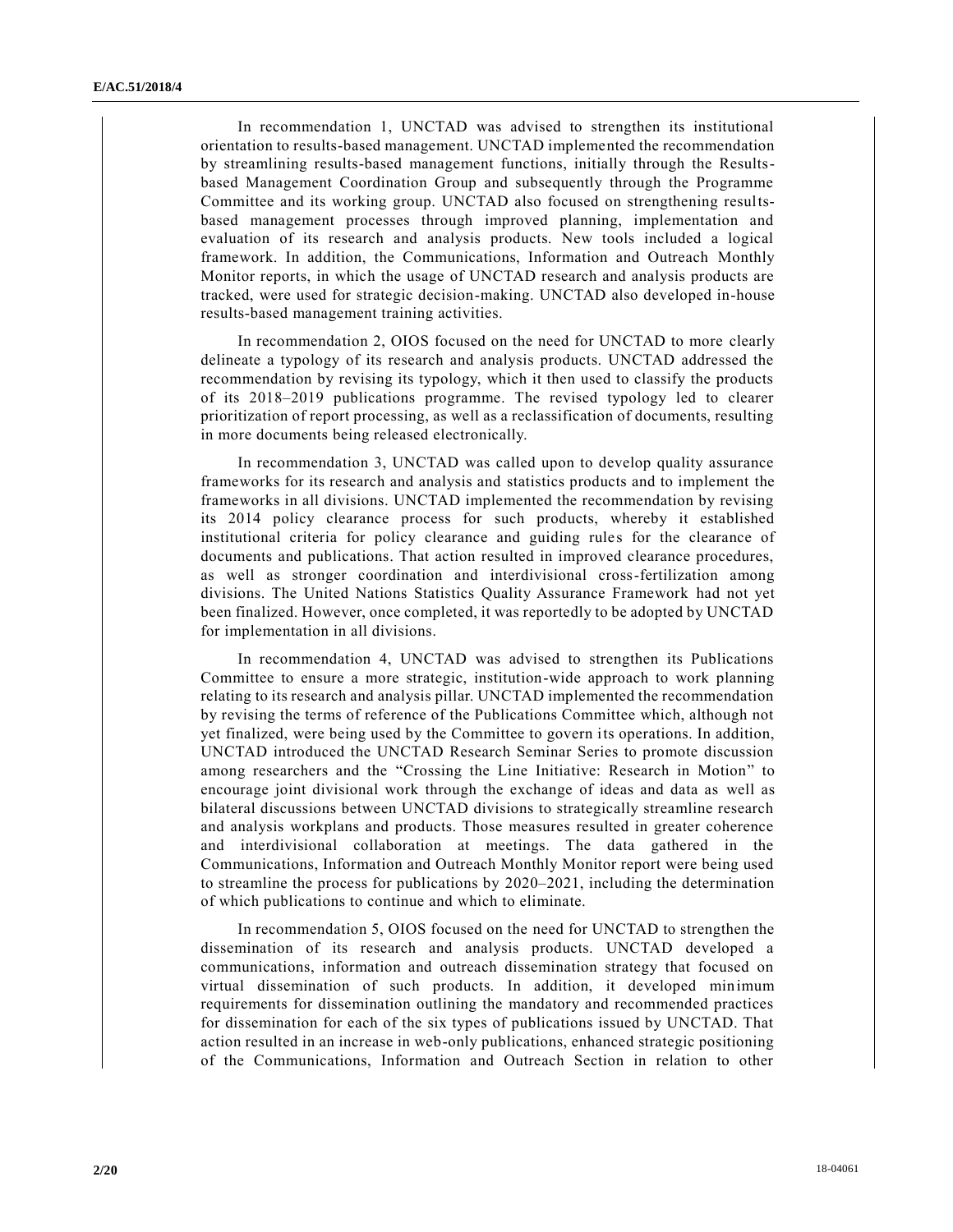divisions and the ability to track the number of downloaded reports and visitors to the UNCTAD website.

In recommendation 6, OIOS underscored the need for UNCTAD to increase gender mainstreaming in its research and analysis products. UNCTAD made four pledges on gender equality within the framework of the International Gender Champions Initiative, one of which was to mainstream gender in all UNCTAD flagship reports. A sample of 15 UNCTAD flagship reports from 2015–2017 indicated that 9 of the reports referenced gender and 6 of them had very little to no mention of gender. UNCTAD appointed gender focal points to ensure the inclusion of gender considerations during the production of flagship reports.

In recommendation 7, UNCTAD was called upon to strengthen the monitoring and evaluation of its research and analysis results. UNCTAD developed a number of tools for the monitoring and evaluation framework, including minimum standards for monitoring and evaluation, a monitoring and evaluation framework for research and a risk-based evaluation plan. The monitoring and evaluation framework allowed UNCTAD to strengthen results-based management of the research and analysis pillar, ensuring its relevance, efficiency, effectiveness and impact, and to focus evaluations on UNCTAD priorities and on the research and analysis pillar. UNCTAD also developed research and analysis-related indicators, while also harmonizing the broader suite of UNCTAD indicators.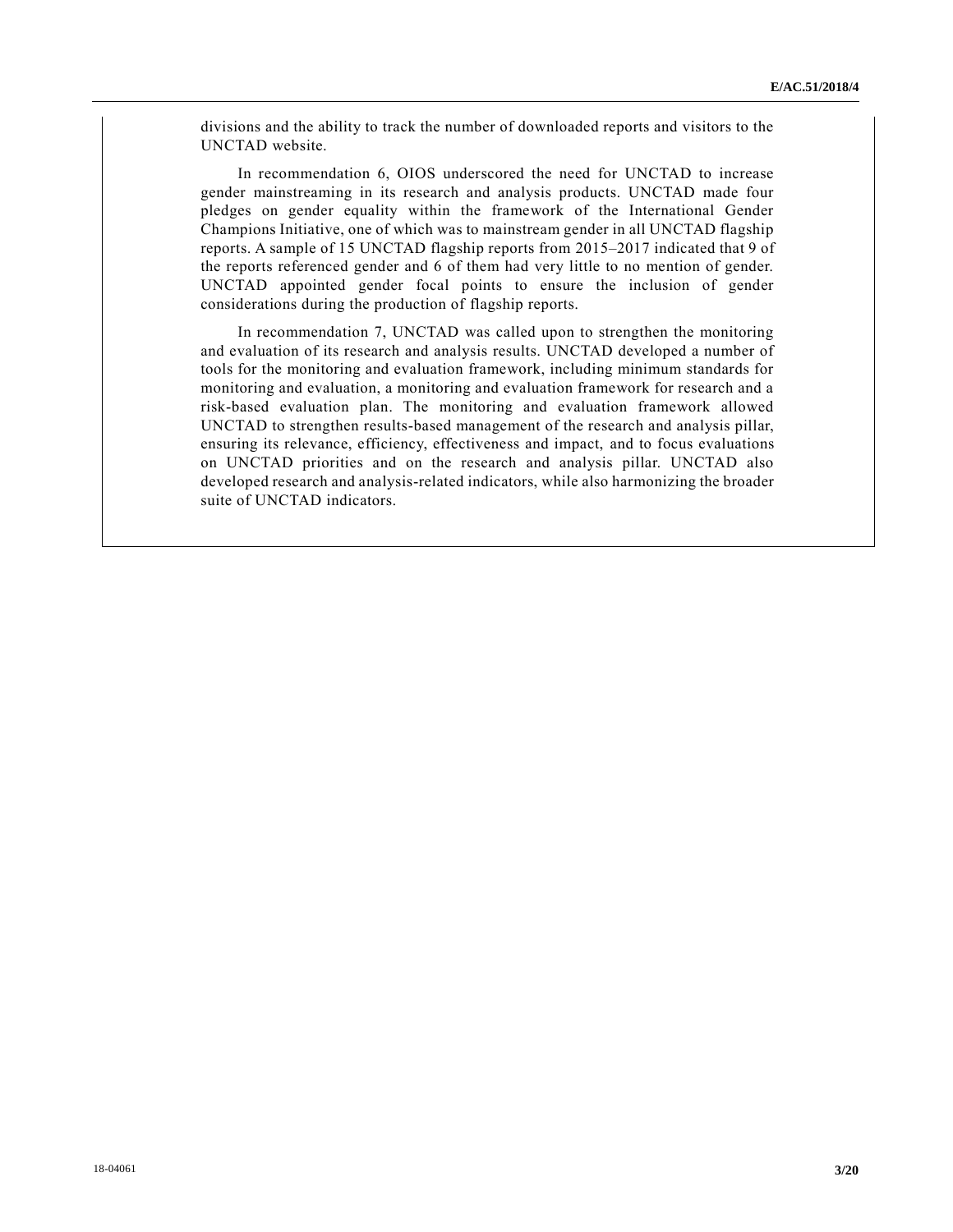# **I. Introduction**

1. At its fifty-fifth session, in 2015, the Committee for Programme and Coordination considered the report of the Office of Internal Oversight Services (OIOS) on the programme evaluation of the United Nations Conference on Trade and Development (UNCTAD) [\(E/AC.51/2015/4\)](https://undocs.org/E/AC.51/2015/4). The evaluation focused on the relevance, effectiveness and efficiency of the research and analysis pillar of UNCTAD.

2. The Committee expressed appreciation for the important work carried out by UNCTAD and for the positive overall assessment of the research and analysis pillar and reiterated that the main objective of UNCTAD was to assist developing countries, especially the least developed countries, and countries with economies in transition in integrating beneficially into the global economy in support of inclusive and sustainable growth and development. The Committee recommended that the General Assembly endorse the recommendations contained in paragraphs 51 to 57 of the OIOS report on the evaluation of UNCTAD.

3. The present report is issued pursuant to a triennial review in which the implementation status of the seven recommendations contained in the OIOS evaluation was examined. Wherever possible, the extent to which the implemented recommendations had contributed to programme changes was also assessed.

4. The methodology for the triennial review included:

(a) A review and analysis of biennial progress reports on the status of recommendations, which are monitored through the database of the OIOS Inspection and Evaluation Division;

(b) An analysis of relevant information, documents and reports obtained from UNCTAD on topics relating to the recommendations;

(c) Interviews conducted with a purposive sample of seven senior managers and programme staff within UNCTAD.

5. The report incorporates comments by UNCTAD received during the drafting process. A final draft was shared with UNCTAD for its final comments, which are provided in the annex to the present report. OIOS expresses its appreciation for the cooperation and assistance provided by UNCTAD in the preparation of the report.

# **II. Results**

6. UNCTAD was established by the General Assembly in 1964 (see resolution 1995 (XIX)). UNCTAD is the focal point in the United Nations system for the integrated treatment of trade and development and interrelated issues in the areas of finance, technology, investment and sustainable development. The work of UNCTAD revolves around three pillars: (a) consensus-building; (b) research and analysis; and (c) technical cooperation. In its evaluation report, OIOS focused on the contribution of the research and analysis pillar to the overall programme performance of UNCTAD.

7. In the evaluation report, UNCTAD was issued seven recommendations, namely, that it: (a) strengthen its institutional orientation to results-based management; (b) improve the typology of its research and analysis products; (c) develop quality assurance frameworks, both for its research and analysis and its statistics products,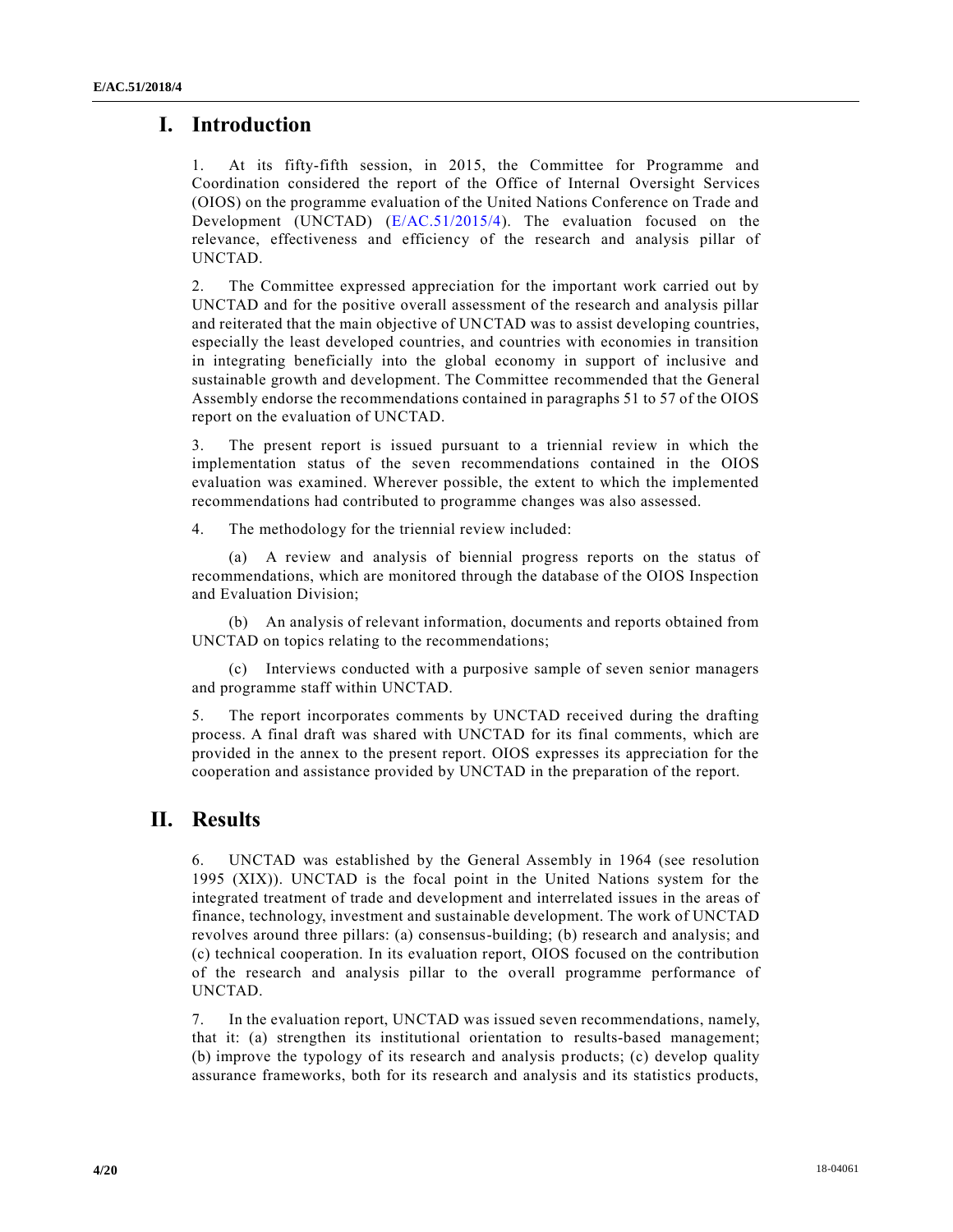and implement them in all divisions; (d) strengthen the Publications Committee for a more strategic, institutional-wide approach to work planning relating to its research and analysis pillar; (e) strengthen the dissemination of research and analysis products; (f) increase gender mainstreaming in research and analysis products; and (g) strengthen the monitoring and evaluation of the results of its research and analysis products. Five recommendations (recommendations 1, 2, 4, 5 and 7) were implemented and two (recommendations 3 and 6) were partially implemented. Where recommendations were implemented, there is some evidence that the implementation contributed to positive outcomes. The implementation status of each of the seven recommendations is discussed below.

#### **Recommendation 1 Strengthen results-based management within UNCTAD**

8. Recommendation 1 reads as follows:

The Secretary-General of UNCTAD should accelerate the strengthening of the Conference's institutional orientation towards results by finalizing structural arrangements for membership of the results-based management coordinating group, providing dedicated capacity and clarifying its draft terms of reference, including the group's overarching objectives and purpose, individual roles and responsibilities, attendance expectations and recommendation and decisionmaking guidelines.

Indicator of achievement: Production of new or revised documents, followed by their meaningful implementation (for example, regular meetings, well-attended by all divisions, resulting in decisions and actions on key areas of strategic importance).

9. The recommendation addressed the need for UNCTAD to improve its quality assurance mechanisms and to measure the use and effects of its research and analysis products. UNCTAD had put in place components for improving its approach to results-based management but key gaps remained, for example, in the systematic monitoring and evaluation of the quality, use and ultimate effectiveness of its research and analysis products. In addition, UNCTAD did not have a dissemination strategy for its products or dedicated human or financial resources allocated to dissemination, as a result of which publications were not reaching their intended audiences or picked up by the media.

10. In November 2015, the Deputy Secretary-General issued an internal memorandum on the revised terms of reference for the Results-based Management Coordination Group. The revised terms defined the purpose of the Group as being: (a) to provide dedicated attention to the implementation of results-based management within UNCTAD; and (b) to promote the mainstreaming of results-based management in daily managerial decision-making. The Group met twice in 2015 and once in 2016.<sup>1</sup> At the meetings, the Group proposed to address the following:

(a) Improvements to the existing indicators in the framework of the proposed 2018–2019 programme budget;

(b) Reviews of subprogramme logical frameworks;

<sup>&</sup>lt;sup>1</sup> Minutes of the meetings of the Results-based Management Coordination Group held on 25 March and 23 June 2015; no minutes were available for the meeting held on 7 January 2016.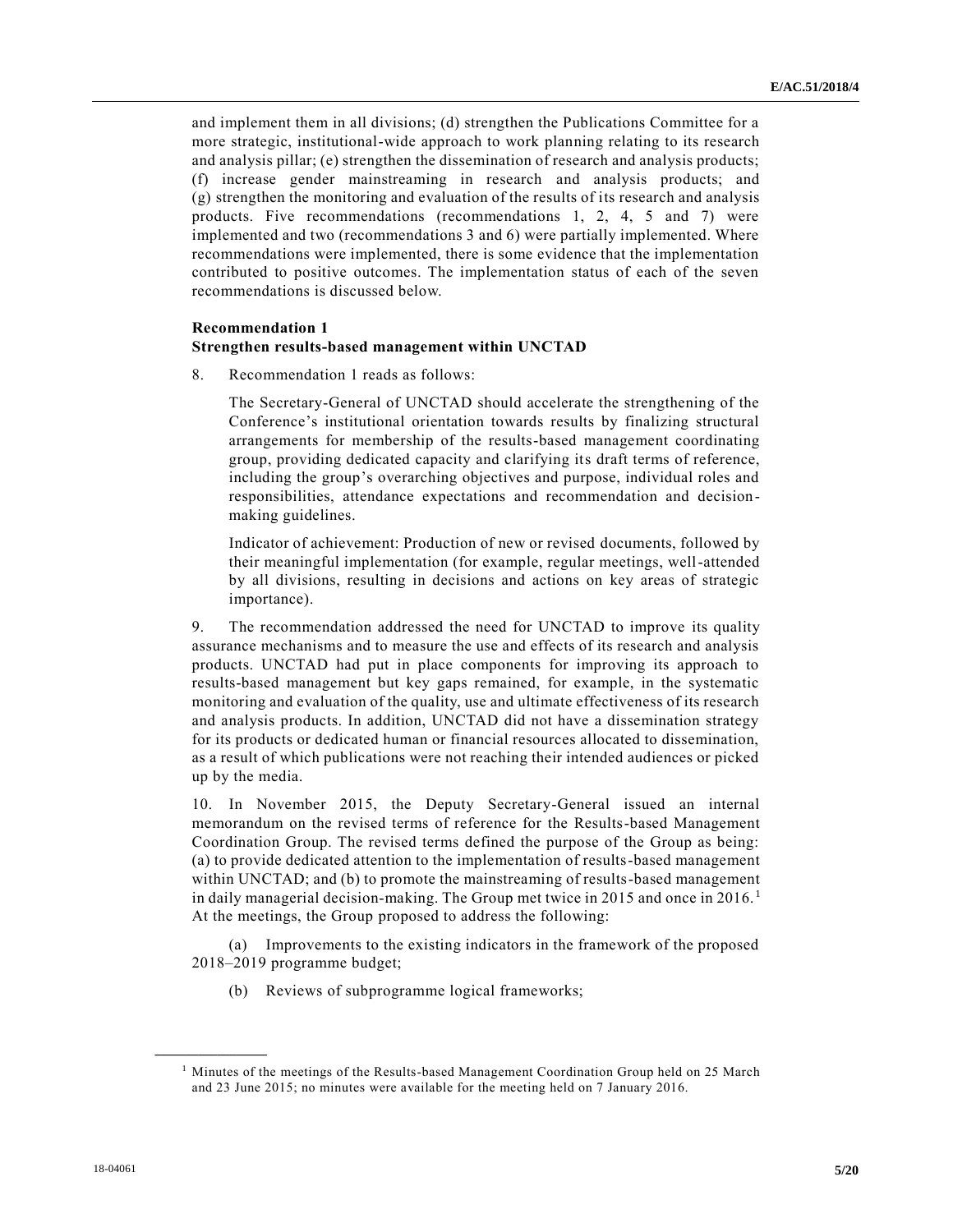(c) The definition of guidelines and minimum standards to ensure that maximum results are achieved through UNCTAD publications.

11. In order to improve efficiency, in early 2016, UNCTAD further streamlined the functions of the Results-based Management Coordination Group into existing structures, whereby the existing interdivisional Project Review Committee (for the technical cooperation pillar) and the Publications Committee (for the research and analysis pillar) replaced the Results-based Management Coordination Group.

12. UNCTAD also established a working group as the main body for supporting and implementing the work of the Publications Committee. The group's primary focus was to improve the planning, implementation and evaluation of research and analysis products. It developed a logical framework to guide directors on what was to be monitored and how the resulting information would be used for learning and for engaging in discussion with member States and other targeted stakeholders. The group also identified 10 minimum results-based management requirements for the research and analysis pillar, including problem and stakeholder analysis, budgeting, and monitoring and evaluation. While no formal minutes of the working group meetings were available, correspondence among participants indicated that each division was represented at the meetings.

13. In addition, in order to better monitor and analyse results, UNCTAD used the aforementioned logical framework indicators to inform the eight Communications, Information and Outreach Monthly Monitor reports produced from 2015 to 2017. The reports contained compiled data on public reaction to and reception of UNCTAD reports, including the number of mentions of UNCTAD in the media, the most downloaded reports, the number of unique visitors to the website, the number of Twitter impressions and the most successful tweets and Facebook posts.

14. In interviews, staff reported that the Communications, Information and Outreach Monthly Monitor reports were widely read throughout UNCTAD, that they provided staff and directors with a clearer understanding of the reach and readership of UNCTAD research and analysis products and that they influenced director-level decisions in the following ways:

(a) The 2002 report entitled "How to Prepare Your Business Plan", which was the second most downloaded UNCTAD report in September 2017, was reworked and updated; and one of the main chapters of the UNCTAD policy brief "Robots and Industrialization in Developing Countries", one of the top five most frequently downloaded UNCTAD reports between September 2016 and September 2017, was based on information from the Monthly Monitor reports;

(b) Capitalizing on the attention received by the chapter on automation in the *Trade and Development Report 2017: Beyond austerity: Towards a global new deal*, it was decided that the following report would build on some of the rich material produced and draw on the policy implications for further research;<sup>2</sup>

Daily press clippings of UNCTAD mentions in the news were circulated;

15. The working group also used the Communications, Information and Outreach Monthly Monitor reports to develop other possible indicators, such as a comparison of the uptake of flagship reports one year after their launch (for example, media mentions and downloads) and to guide dissemination efforts (for example, the number of press statements, launch events, outreach videos, presentations and seminars).

<sup>2</sup> Minutes of the meeting of the Publications Committee held on 27 October 2017.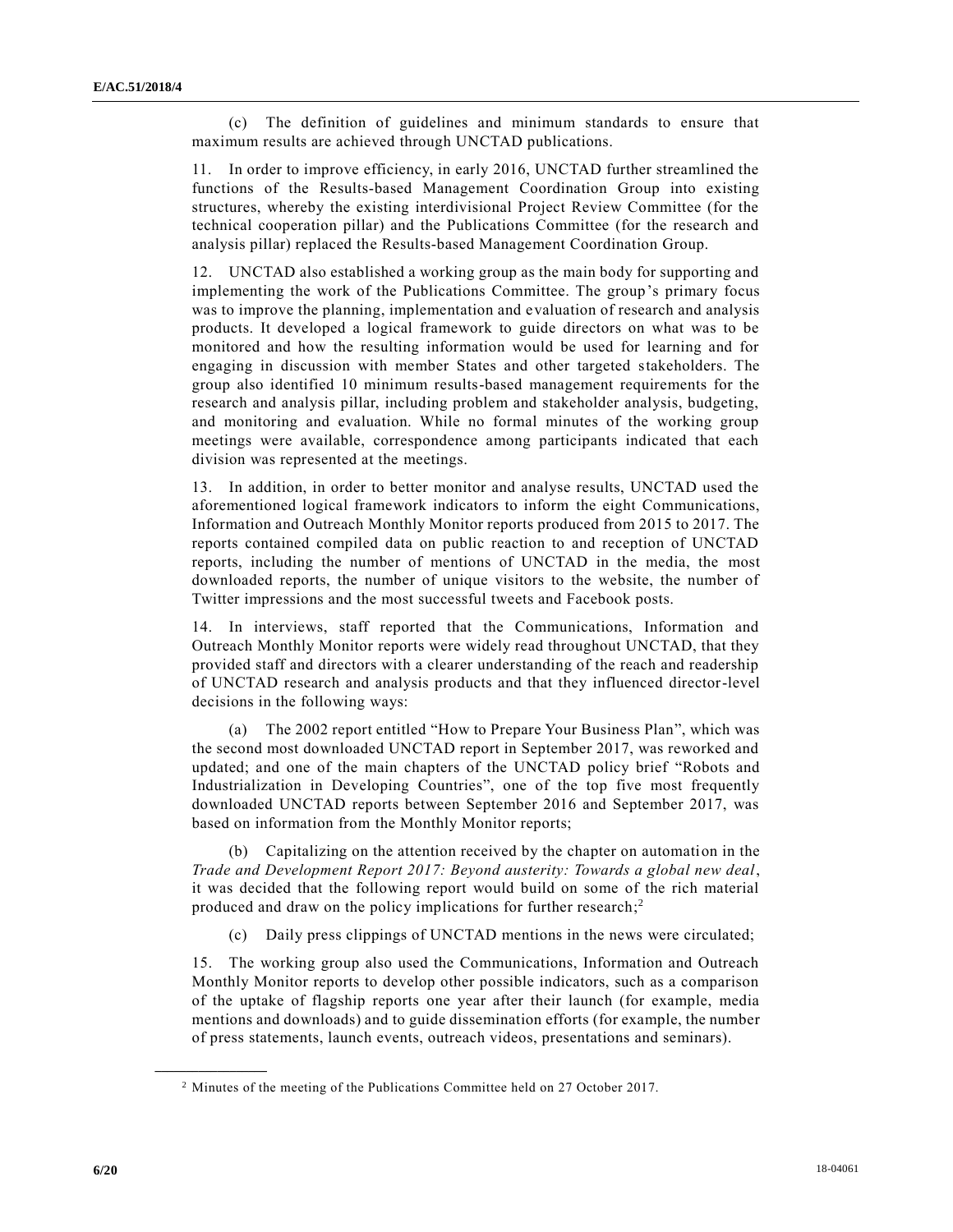16. In order to further strengthen its focus on results, UNCTAD launched an updated readership survey in May 2016. The updated survey examined quality and usage issues more explicitly, for example, by gauging respondents' familiarity with reports and their views on the topical relevance of publications and on the quality of analysis and clarity of messages and policy recommendations and determining for what purpose each report was being used. The survey was disseminated on the UNCTAD website and through social media. However, the number of responses (130) was low, thus limiting meaningful interpretation. UNCTAD planned to launch a similar survey for the 2017 flagship reports using a more robust survey dissemination strategy through its divisional contacts.

17. In October 2016, UNCTAD, in collaboration with the United Nations System Staff College and the Return on Investment Institute, organized a results-based management training activity. A total of 24 programme managers and 15 senior managers attended. In addition, UNCTAD developed an in-house results-based management training activity based on its minimum results-based management requirements and guidelines, which used relevant examples from within UNCTAD itself. A total of 13 staff members participated in the first internal training session, in November 2017. The activity, the theme of which was "Competition and consumer protection", was developed in collaboration with the Evaluation and Monitoring Unit and the Technical Cooperation Division. Five additional training sessions/workshops were being planned for the first half of 2018.

18. In interviews, staff indicated that results-based management remained a challenge, given that it could not easily be applied to the research and analysis pillar and was too far removed from the UNCTAD goal of influencing ideas. They further noted, however, that with the United Nations emphasis on managing for results, the upcoming launch in 2020–2021 of Umoja Extension 2 (United Nations enterprise resource planning system) to replace and build on the Integrated Monitoring and Documentation Information System and the increased visibility and reporting on results provided by Umoja, UNCTAD was expected to adapt the results-based management framework.

19. The recommendation has been implemented.

#### **Recommendation 2**

## **Improve the typology of UNCTAD research and analysis products for enhanced strategic decision-making**

20. Recommendation 2 reads as follows:

UNCTAD should revisit its current typology of research and analysis products, ensuring that they reflect largely discrete product lines with key shared features. UNCTAD should use this typology to inform all major strategic decisions, from planning and budgeting to programme implementation and monitoring and evaluation (in accordance with recommendations 1 and 3–7).

Indicator of achievement: Revised research and analysis product typology, used to inform major strategic decisions.

21. The recommendation addressed the lack of coherence in the classification of UNCTAD products and how that gap hindered the potential for UNCTAD to make the most strategically sound decisions possible and to clearly communicate its research and analysis work and its potential value added.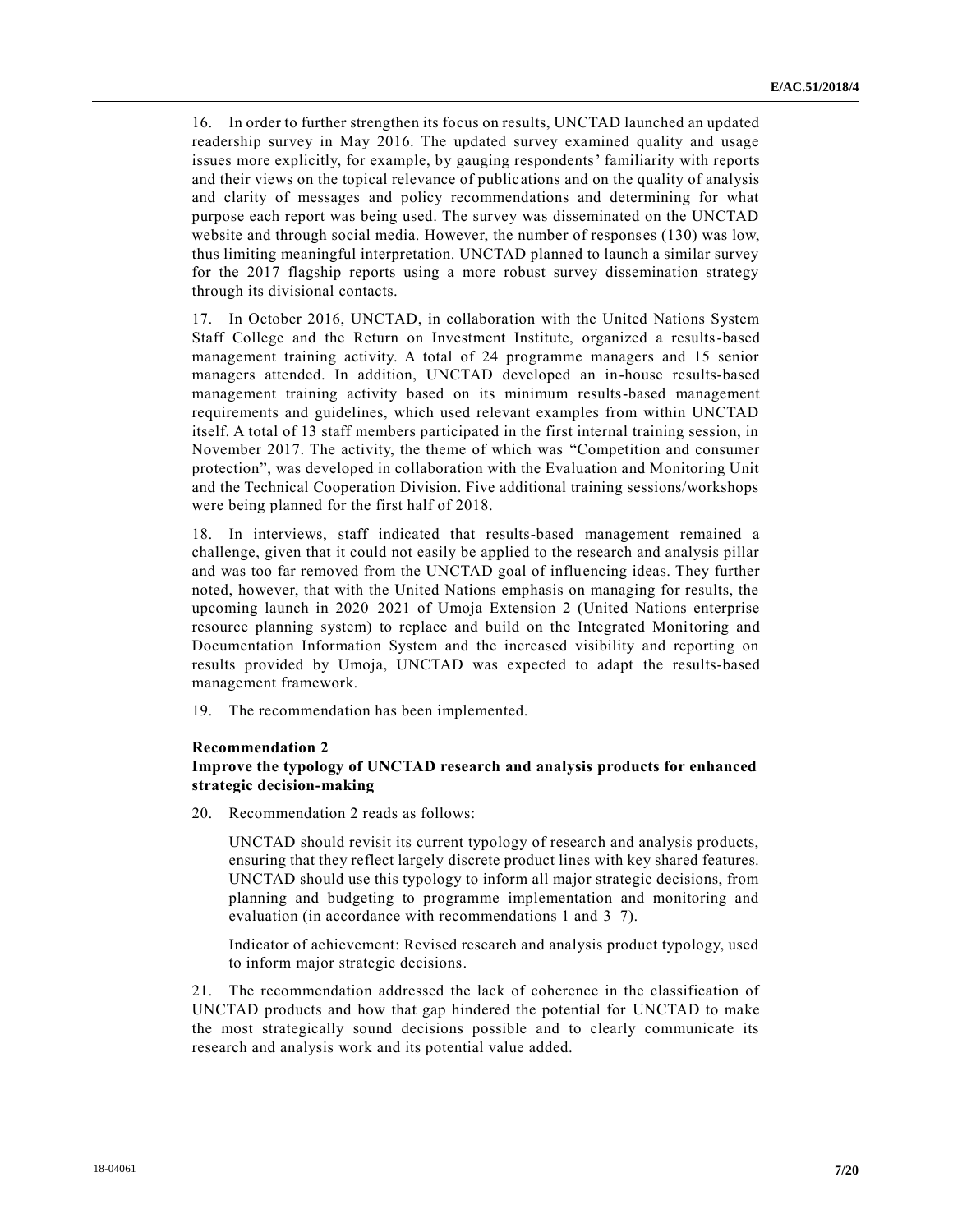22. UNCTAD revised its typology in September 2016, which was endorsed by the Publications Committee on 3 November 2016. A description of the revised typology indicated that its purpose was to:

- Inform major strategic decisions within UNCTAD with regard to its publications, from planning and budgeting to programme implementation and monitoring and evaluation
- Enhance visibility and facilitate access to and web-based searches of UNCTAD research and analysis publications for external audiences
- Facilitate greater efficiency in respect of the internal management of UNCTAD publications.

The 2018–2019 publications programme was classified according to the revised typology.

23. The new typology classified reports under six areas: (a) flagship reports; (b) strategic publications; (c policy briefs; (d) policy reviews (country- or sectorspecific); (e) technical and statistical reports; and (f) research papers. Each area was further described using three broad content classification criteria: purpose, audience and significance to the UNCTAD mandate and the strategic communication objectives of the programme. In addition, the typology also identified processing characteristics associated with each product line, so as to further distinguish it from other product lines, for example, characteristics such as format content, frequency, translation into other languages, co-publishing potential, quality assurance, attribution/citation, distribution, launch and promotion planning, monitoring and evaluation, and gender mainstreaming. The typology also informed the development of a prototype publications page of the UNCTAD website. The Publications Committee working group started the process of tagging the more than 3,000 UNCTAD publications by topic, type of publication, and country focus (if any), in order to develop a more effective web-browsing tool, and a prototype was developed to reflect the new typology on the UNCTAD website. Current publications pages were slated to reflect this new format by the end of 2018.

24. Documents were also reclassified, as a result of which more electronic publications were disseminated. A total of 64 of the 201 publications (32 per cent) planned for 2018–2019 were identified for web-only dissemination and would not be translated, thus allowing the reallocation of resources to other publications with greater impact. Web-only publications constituted 13.7 per cent of UNCTAD publications in 2014–2015, and the number was expected to increase to 27.5 per cent in 2016–2017.

25. In addition, the Publications Committee signalled its intention to have one dynamic publications list, to be managed by the Document Management Section. The list was to be made available beginning in 2018–2019 and was intended to integrate and replace the various typologies used across the Organization, including at the United Nations Publications Board, the Programme Planning and Budget Division in New York and UNCTAD in Geneva.

26. In interviews, staff indicated that the new typology had led to a clearer hierarchy for the prioritization and processing of reports for each of the departments and had improved the timeliness of publication approvals, given that it streamlined processes for the internal management of various types of publications. They also reported that the typology had led to greater consistency in the classification of publications and clearer definitions of what was required for each publication. They added that the web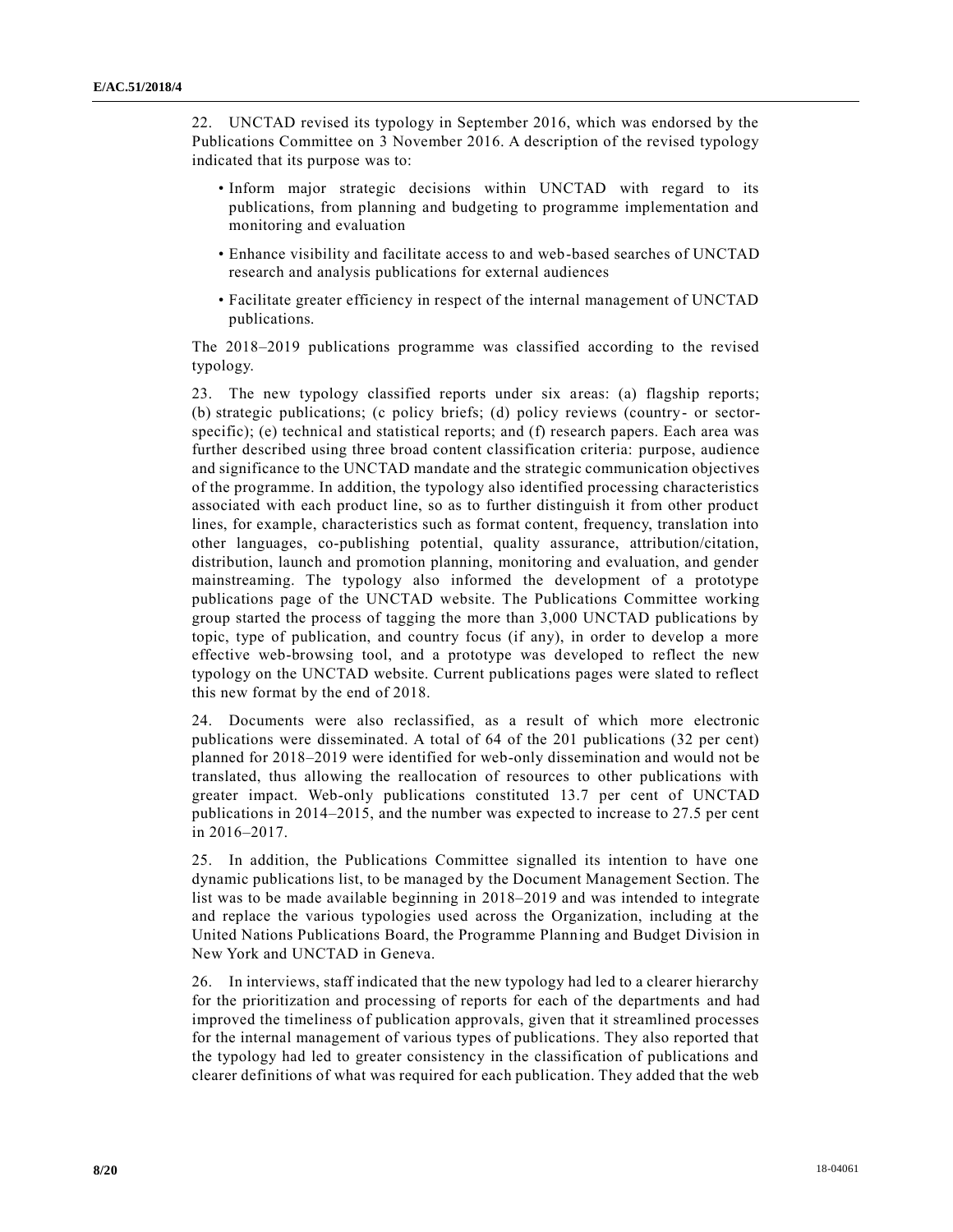page, once improved, would allow website visitors to easily access the publications they required.

27. The recommendation has been implemented. However, UNCTAD should continue to make progress in finalizing a consolidated publication list and in aligning the new UNCTAD website with the typology developed.

#### **Recommendation 3 Develop and implement quality assurance frameworks in all divisions**

28. Recommendation 3 reads as follows:

To help to ensure consistent quality standards across the organization, UNCTAD should develop and implement separate quality assurance frameworks for its general (namely, publication-focused) research and analysis product line and its statistics product line, to be applied across all divisions.

Indicator of achievement: Quality assurance frameworks produced, rolled out, used and monitored.

29. The recommendation addressed the need for UNCTAD to develop and implement quality assurance mechanisms, both for its research and analysis and statistics products, and to implement those mechanisms in all divisions. UNCTAD had a 2014 revised policy clearance process, which consolidated quality assurance best practices accumulated over time. However, it did not possess any corporate documents that outlined its quality assurance methodology or defined what quality assurance entailed as specifically applied to UNCTAD publications and statistical databases. Furthermore, peer reviews of research and analysis products and open public access for statistical databases had not been consistently applied across the organization.

#### **Research and analysis products [[H3]]**

30. UNCTAD revised and updated its 2014 policy clearance process. The 2017 revision incorporated elements and recommendations proposed at a policy clearance retreat in October 2016. Divisional representatives and the Publications Committee working group also provided input to the revised policy. In interviews, staff indicated that, as a result of the consultative process, directors had taken ownership of and were accountable for implementing the policy clearance process and the overall quality assurance framework for their respective research and analysis products.

31. The 2017 revised policy clearance process included definitions of accuracy, credibility, applicability, relevance, coherence and timeliness, as well as key guiding rules for policy clearance. Assigned responsibilities were also identified, including which publications required clearance from the Office of the Secretary-General of UNCTAD rather than from division directors. It also established institutional criteria for policy clearance and guiding rules for the clearance of documents and publications. It indicated the processes that were mandatory and those that were "good practice" in the areas of policy clearance, peer review, consultations with member States and other key stakeholders, and formal editing for each document within the typology. An in-house peer review was also made mandatory for all flagship reports and policy briefs.<sup>3</sup>

<sup>&</sup>lt;sup>3</sup> Policy briefs are circulated for comments for three days and the division concerned is responsible for taking them into consideration.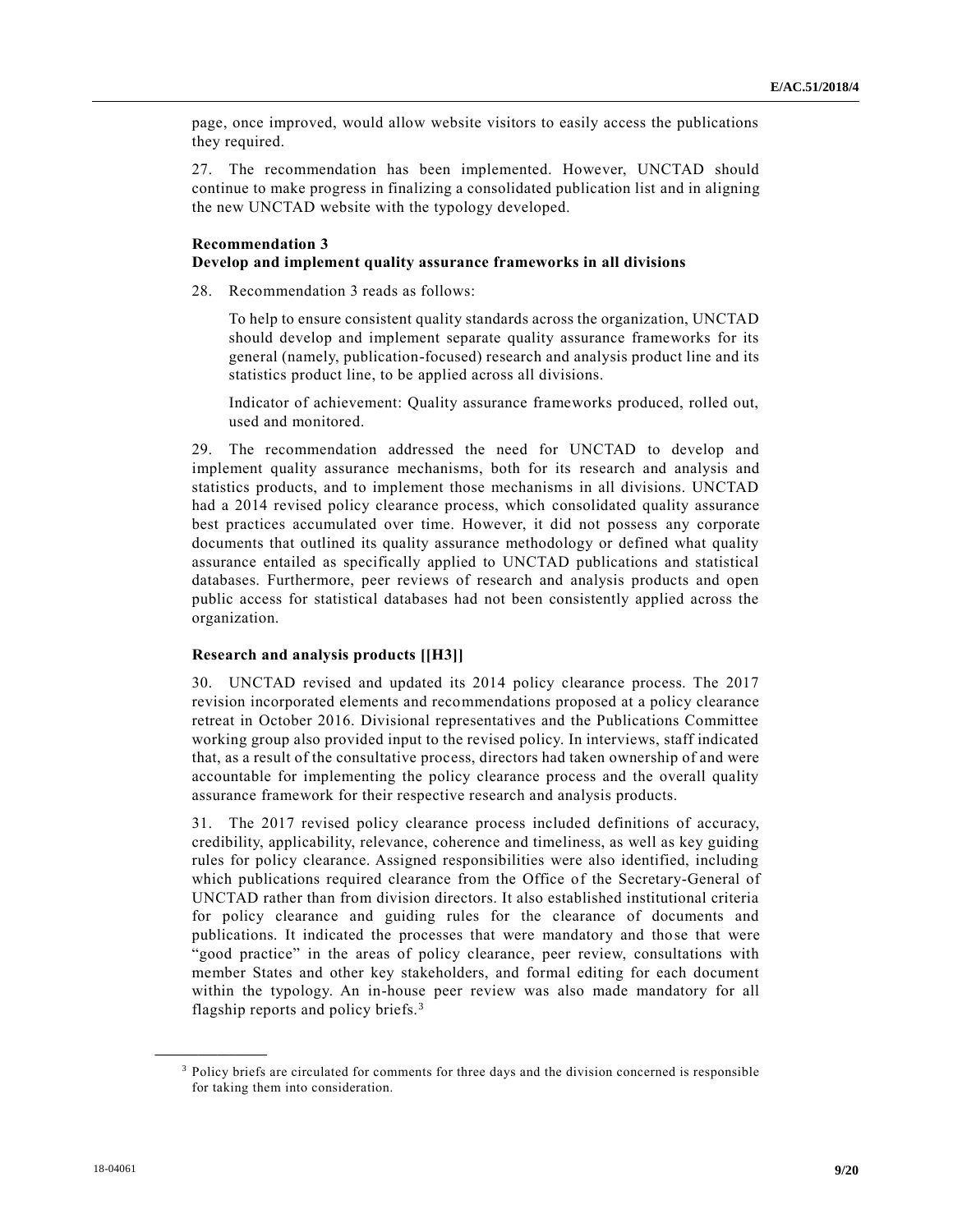32. In addition, UNCTAD was finalizing a draft of the 2017 peer review guidelines. The draft guidelines outlined the objectives, procedures, application and responsibilities associated with the peer review process so as to ensure uniformity across all divisions. UNCTAD was also planning to improve the external peer review process in order to involve policymakers at the national level more systematically. A guide on the preparation of policy briefs was produced, highlighting the need for a quick clearance process and articulating the clearance procedures for documents that had previously been policy-cleared at the level of the Office of the Secretary-General of UNCTAD and hence did not need to be policy-cleared a second time.

33. In interviews, staff indicated that the new processes had contributed to improved and better-articulated clearance procedures as well as stronger coordination among the divisions. They reported that staff were more focused on producing documents that were more policy-oriented and more closely aligned with the UNCTAD mandate. The revised processes were reflected in the *Economic Development in Africa Report 2017: Tourism for transformative and inclusive growth* (chapter 6, on policy recommendations), *The Least Developed Countries Report 2017: Transformational energy access* and the *Trade and Development Report 2017: Beyond austerity: Towards a global new deal*, all of which included policy recommendations. However, despite extensive dissemination of the revised policy clearance guidelines by the Office of the Secretary-General, staff indicated that not everyone was aware of them. UNCTAD should therefore consider further work to ensure consistent awareness and application of the guidelines.

34. This aspect of the recommendation has been implemented. UNCTAD should, however, finalize the peer review process and ensure that all staff are aware of the revised policy clearance guidelines.

#### **Statistics products**

35. UNCTAD did not have a quality assurance mechanism for statistics that would provide oversight and monitor and enforce statistical quality standards and adjudicate on statistical issues. At the time of the OIOS evaluation, an UNCTAD statistics quality assurance framework was being developed. However, UNCTAD was waiting for the Committee of the Chief Statisticians of the United Nations System to finalize its own quality assurance mechanism, the United Nations Statistics Quality Assurance Framework, before finalizing the UNCTAD framework. The draft United Nations Statistics Quality Assurance Framework developed in September 2016 had been circulated among the Committee of the Chief Statisticians of the United Nations System for comment and was due to be finalized and implemented in early 2018. In the Framework, it is stated, however, that a one-size statistical quality assurance framework that fit all agencies was not realistic and that a generic framework that should be adapted to the specific circumstances of each individual agency was therefore being developed.

36. Staff indicated that the Organization's consideration of adopting open data standards, making all data open-source, would have profound implications for divisions that would subsequently have to share their datasets. UNCTAD was planning to create an UNCTAD statistics coordination committee under the authority of the Deputy Secretary-General. The committee's remit would be to implement the United Nations Statistics Quality Assurance Framework. This aspect of the recommendation was still in progress and would be considered implemented once the Framework was adapted and applied to UNCTAD and all compilers of statistics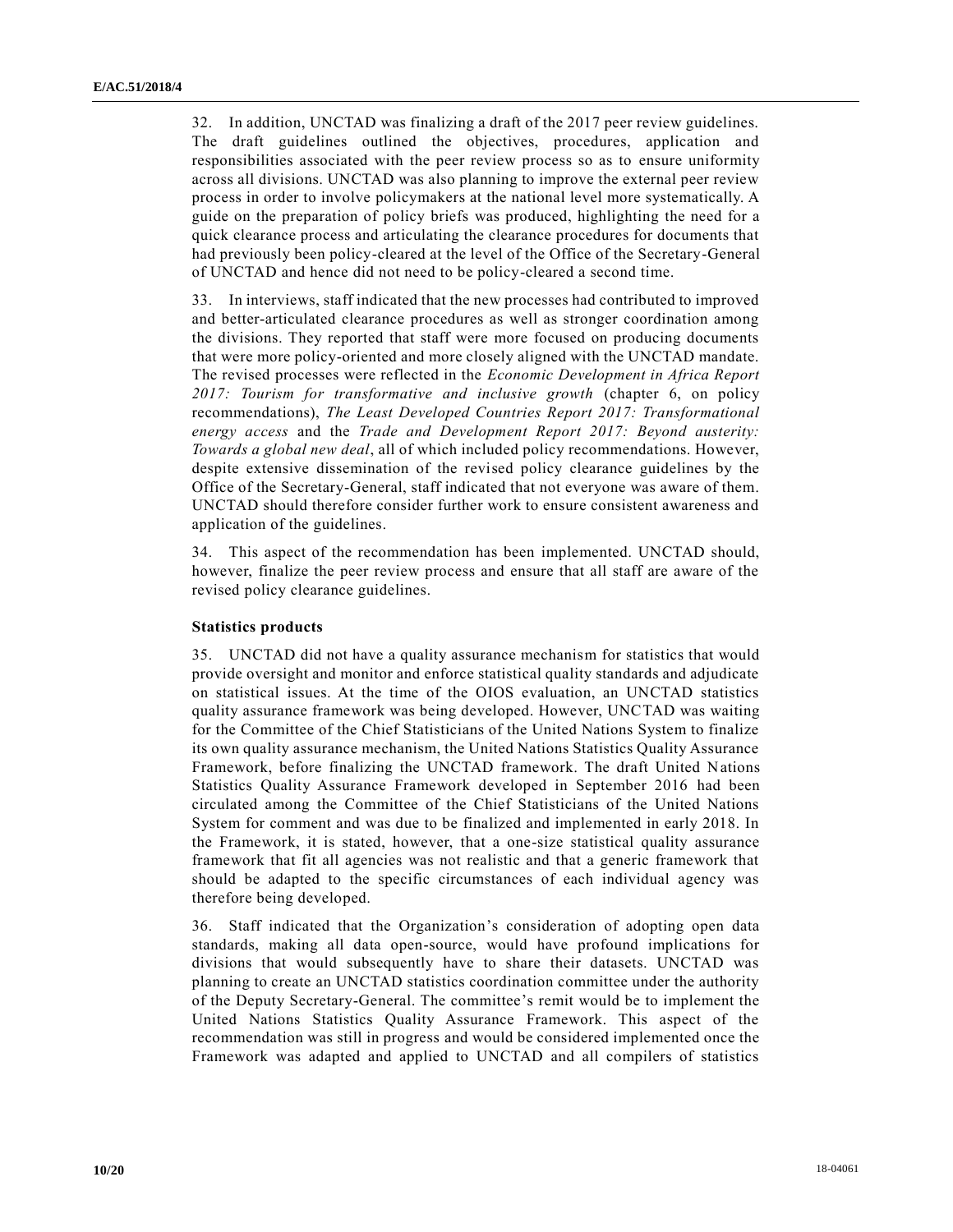within UNCTAD adhered to those standards. The new coordination committee should include all senior managers to signal that this was an institutional priority.

37. The recommendation has been partially implemented, given that the quality assurance frameworks for general research and analysis products were developed but, despite progress with regard to statistics products, statistics quality assurance frameworks have not yet been developed. Once the United Nations Statistics Quality Assurance Framework is approved as expected in March 2018, UNCTAD must adapt the Framework to its own institutional environment without delay in order for this aspect of recommendation 3 to be considered implemented. The lack of statistical oversight and quality assurance resulted in a discrepancy in data whereby erroneously interpreted data were included in the July 2016 UNCTAD report "Trade Misinvoicing in Primary Commodities in Developing Countries: The cases of Chile, Côte d'Ivoire, Nigeria, South Africa and Zambia". A representative of one of the countries listed in the report brought the error to the attention of the United Nations Statistics Division, whereupon the Division wrote to UNCTAD emphasizing that, in order to avoid similar and potentially damaging situations in the future, a quality assurance mechanism was urgently needed.<sup>4</sup>

#### **Recommendation 4**

### **Strengthen the Publications Committee for a more strategic, institution-wide approach to work planning**

38. Recommendation 4 reads as follows:

To support a more strategic, institution-wide approach to work planning on research and analysis, UNCTAD should reinvigorate the Publications Committee and strengthen its remit. The Committee should undertake a collaborative, interdivisional discussion leading to evidence-based streamlining of the research and analysis workplan by jointly identifying, at a minimum:

- Those products that are most relevant to current and trending knowledge needs in the areas within its mandate
- Those products that are most conducive to making a difference in achieving the objectives of UNCTAD
- What monitoring and evaluation efforts would be most appropriate given a product's risk profile (see recommendation 7)
- Through which format and dissemination strategies each product line will most likely achieve its objectives (see recommendation 5)
- Those research and analysis products of lower relevance to the strategic priorities of UNCTAD, or of lower quality in relation to their cost, that should be reshaped, differently resourced or reconsidered as an institutional priority.

Indicator of achievement: Publications Committee meeting regularly and making concrete recommendations to the Secretary-General of UNCTAD on which products to continue or discontinue based on a critical review of all

<sup>4</sup> In a letter dated 23 August 2016 to UNCTAD, the United Nations Statistics Division stated "the trade data as presented in the UNCTAD publication are erroneously interpreted" and concluded "We would also like to explore with you how quality assurance procedures could be put in place to avoid future misinterpretations of this kind."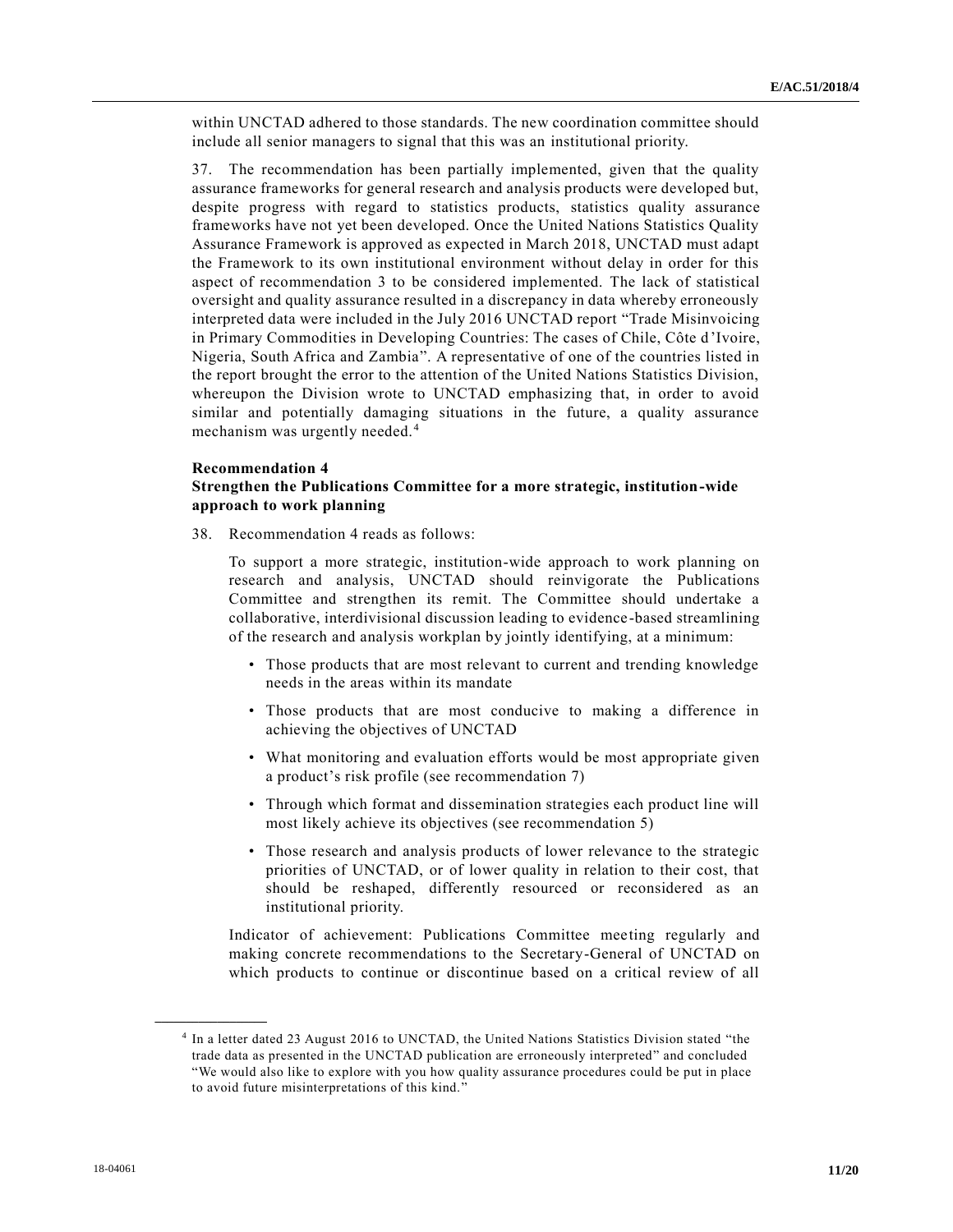products along criteria indicated in the recommendation and any other criteria it might wish to use.

39. The recommendation addressed the need for improved work planning in order to determine which research and analysis topics to pursue, given that such planning had previously been identified predominantly within each division and there had been low interdivisional collaboration. Furthermore, a plethora of research and analysis products were being generated using internalized resources, with a high degree of variance in the value-for-money of such products.

40. The Publications Committee approved its revised terms of reference on 15 December 2016 and subsequently operated based on the functions enumerated therein. The terms of reference, which will be presented for consideration and approval by the Trade and Development Board at its sixty-fifth session, in 2018, require the Publications Committee to provide more strategic, institution-wide direction for UNCTAD research and analysis. Its functions are to include:

- Discussing and deciding upon policy aspects of all issues relating to the publications policy
- Monitoring the implementation of the publications policy, including the procedural improvements established as a result of the implementation of the OIOS recommendations
- Approving the publications programme
- Monitoring the implementation of the publications programme
- Discussing and advising the Secretary-General of UNCTAD on the topics for flagship and strategic publications
- Fostering a collaborative, interdivisional discussion on strategic research priorities, including research needs, products or themes
- Upstream planning of publications.

At its meeting, the Publications Committee made a proposal to institutionalize a Publications Committee working group for preparatory, interdivisional work to support the Committee and facilitate its strategic decision-making.

41. From September 2016 to October 2017, the Publications Committee and the working group met 10 and 22 times, respectively. Committee meetings were generally chaired by the Deputy Secretary-General and attended by 7 to 10 divisional representatives. The meetings were focused on the implementation status of OIOS evaluation recommendations, including the interdivisional framework for various new measures being rolled out in response to the evaluation, the digitalization of flagship reports and the requirement to have a clear theoretical niche so as to avoid duplicating messages; reviewing potential topics for the 2018 flagship reports and opportunities for linkages and overlaps across identified divisions; interdivisional publications (for example, working together across UNCTAD on one or more flagship reports); and linkages between the Division for Africa, Least Developed Countries and Special Programmes and the Technical Cooperation Division.

42. While UNCTAD is unable to substantially alter its publications programme for 2018–2019 given that the programme was approved by the Publications Board in 2016, the streamlining of the research and analysis workplan is a priority for the 2020 programme budget. To further streamline the workplan, UNCTAD developed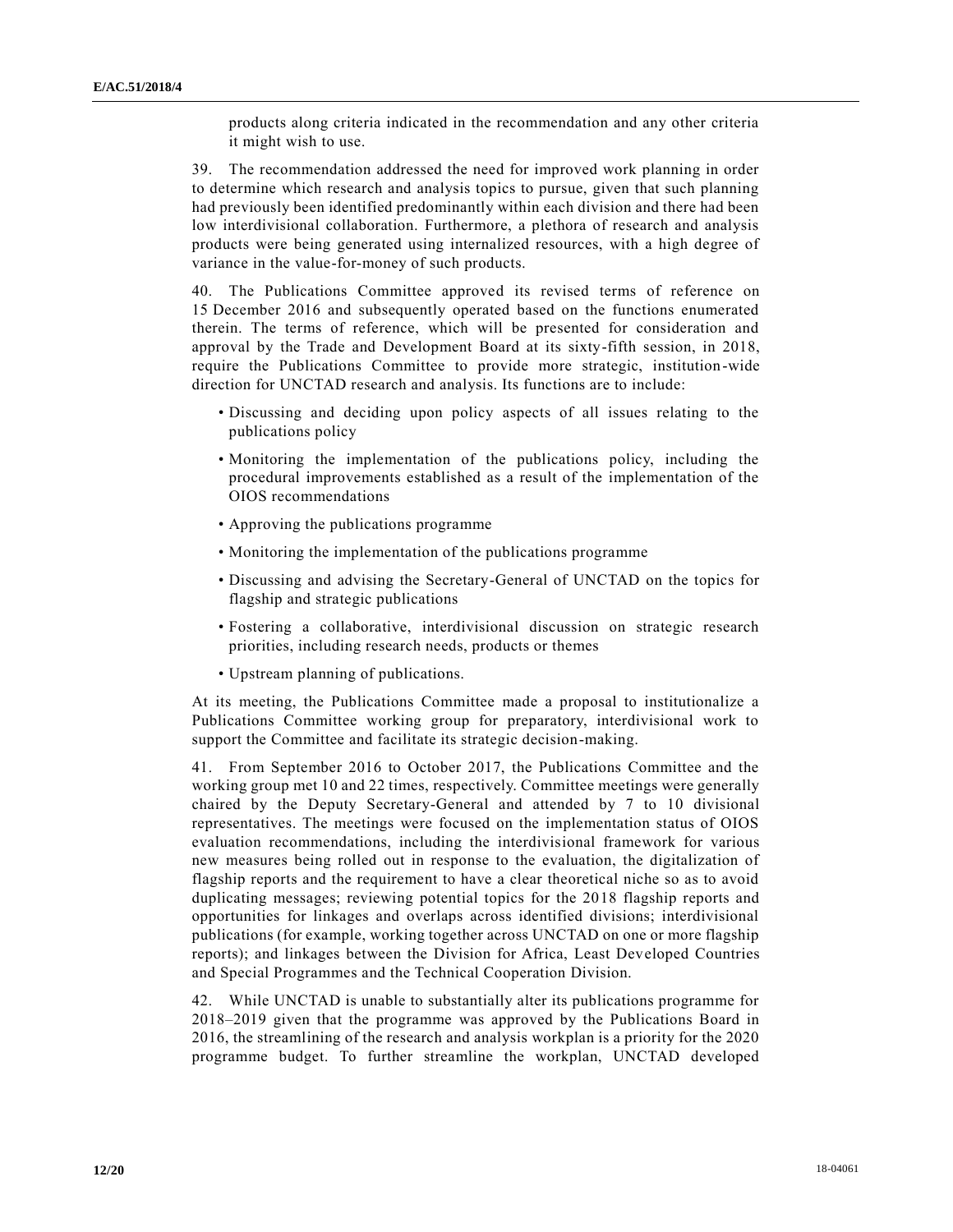additional initiatives to promote interdivisional collaboration, cross-fertilization and potential joint research, as follows:

(a) The UNCTAD Research Seminar Series was introduced in March 2017 to promote extensive discussion among researchers and strengthen interdivisional work and cooperation within UNCTAD itself. It has also provided a platform for staff to present their work, receive feedback from colleagues and gain exposure to research. Nine series have been held, with the first series having been conducted on gender and economics;

(b) The "Crossing the Line Initiative: Research in Motion" was introduced. The Initiative was aimed at encouraging UNCTAD researchers to cross the invisible line between divisions, thus fostering an open exchange of ideas and data within the UNCTAD secretariat. Five themes were identified as opportunities for interdivisional exchange and cooperation, with tentative dates assigned to each. The first event was held on 1 February 2018;

(c) The Publications Committee and the working group recommended that a series of bilateral meetings take place with UNCTAD divisions. The meetings were organized by the Office of the Secretary-General of UNCTAD and the Intergovernmental Support Service and implemented in the last quarter of 2017. They were intended to generate evidence-based data to ensure the streamlining of research and analysis products in planning the 2020 publications programme; continuously monitor the implementation of the 2018–2019 publications programme; cull feedback to inform decisions on which publications to continue and discontinue; strengthen the focus on quality rather than quantity in the delivery of the publications programme; and improve coordination in the UNCTAD secretariat.

43. The revised typology, the Communications, Information and Outreach Monthly Monitor reports and the monitoring and reporting on the monitoring and evaluation framework indicators (see recommendation 7) contributed to the streamlining process for the 2020–2021 publications work programme. These processes provided baseline evidence to inform decisions on which publications were no longer necessary. Although the latter was not formally under way, there was a downward trend in the number of publications from 226 in 2014–2015, to 211 in 2016–2017 and 201 in 2018–2019 (planned).

44. Significant progress was made with regard to interdivisional coordination, namely through the strengthened Publications Committee and its adoption and use of the revised terms of reference and through the generation of evidence in order to begin streamlining UNCTAD research and analysis products. It is critical that this momentum continue, resulting in the streamlining for the 2020–2021 publications programme as planned, and that the revised terms of reference for the Publications Committee be presented for consideration and approval by the Trade and Development Board at its sixty-fifth session, in 2018. The recommendation has been implemented.

#### **Recommendation 5**

#### **Strengthen the dissemination of research and analysis products**

45. Recommendation 5 reads as follows:

In order to achieve maximum results through its research and analysis products, UNCTAD should strengthen its emphasis on the dissemination of these products.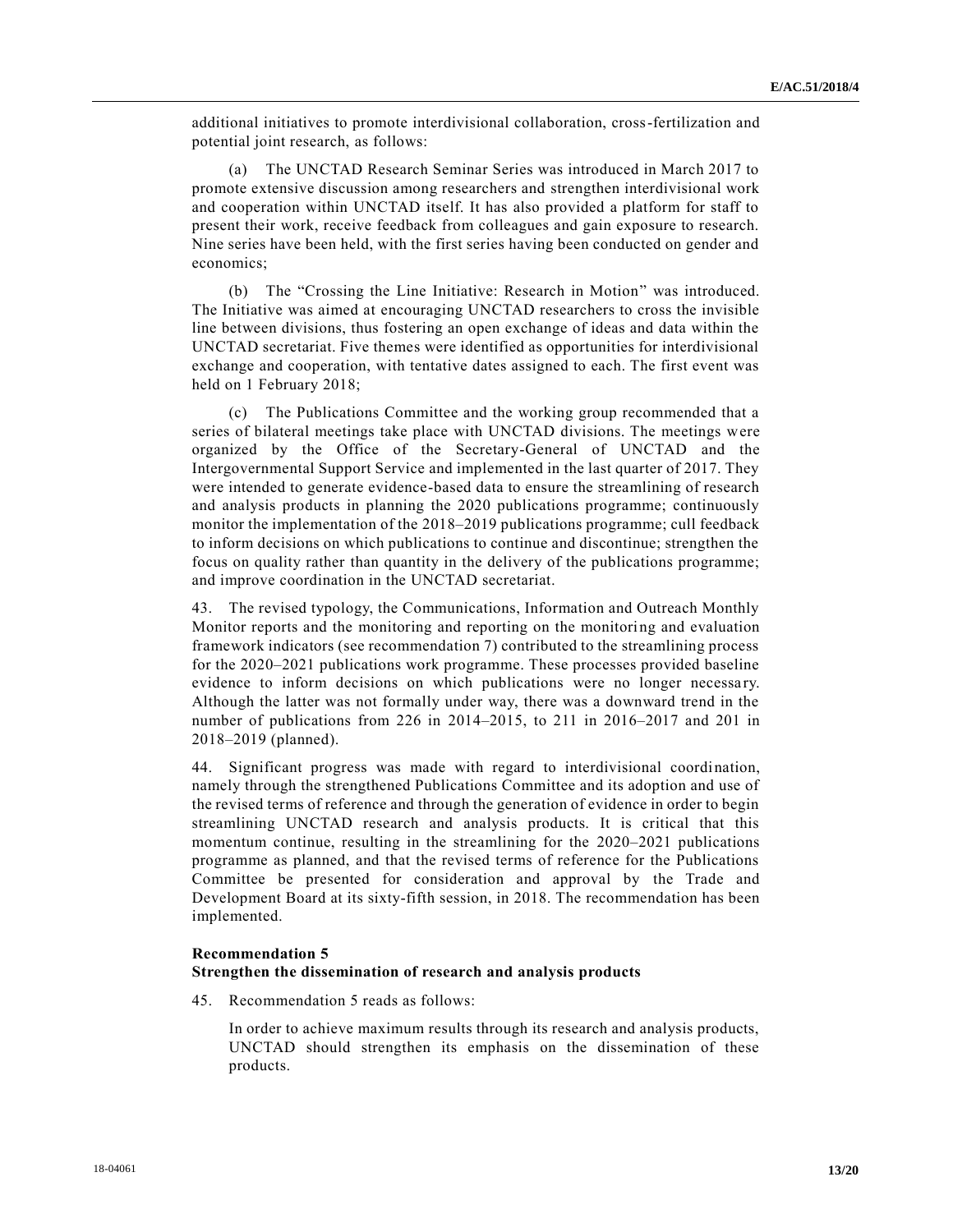Indicator of achievement: Dissemination strategies are more clearly articulated, resourced and well-executed, resulting in more strategically targeted dissemination.

46. The recommendation addressed the limited degree of targeted outreach to maximize the potential uptake of UNCTAD research and analysis products and their impact on awareness and knowledge, with the limited amount of outreach resources available. UNCTAD did not have a stand-alone dissemination strategy in place.

47. UNCTAD developed a communications, information and outreach dissemination strategy that focused on virtual dissemination of the organization's research and analysis products. The strategy resulted in an increase in web-only publications as follows:

- 2014–2015: 13.7 per cent
- 2016–2017: 27.5 per cent
- 2018–2019: 32.0 per cent (planned).

Online formats to present and disseminate flagship reports were also used, such as a social media kit for *The Least Developed Countries Report 2017: Transformational energy access*, with examples of how the #UNLDC2017 hashtag was employed on the @UNCTAD Twitter feed.

48. In addition, minimum requirements for dissemination were developed, which outlined the mandatory and recommended practices for disseminating each of the six types of publications enumerated in paragraph 22 above. Other innovative dissemination practices were introduced. These included the following measures:

(a) The Communications, Information and Outreach Section was working with divisions so that they would be more strategic about launches, that such launches would be undertaken in multiple locations and a press corps would be present, and that the divisions would link with partners interested in the report;

(b) Reduction of the number of press releases from 98 in 2016 to 43 in 2017;

(c) Refinement of press releases to focus on key newsworthy messages, with the number of media mentions rising in tandem, namely from 10,830 in 2015 to 12,631 in 2016 and a projected 14,615 in 2017;

(d) Use of UNCTAD Twitter, Facebook, LinkedIn and YouTube accounts as dissemination avenues: Facebook Live was also used to launch the *World Investment Report 2016: Investor nationality: Policy challenges*, and Adobe Connect and WebEx were used to launch it online in 2017. A new Social Media Officer, expected to be onboarded in February 2018, was to focus further on the UNCTAD social media strategy;

(e) Tracking the impact of reports: Tracking data were shared for the *Information Economy Report 2017: Digitalization, trade and development*, which showed the number of media mentions of the report from 2013, 2015 and 2017, the number of downloads of the report compared with 2015 and the number of unique visitors viewing the story since 2015;

(f) Creation of short thematic videos to enhance the release of publications, such as the chapter on robotics in the *Trade and Development Report 2017: Beyond austerity: Towards a global new deal*, building on the momentum of the robotics policy brief, which was the fourth most-downloaded UNCTAD publication between September 2016 and September 2017.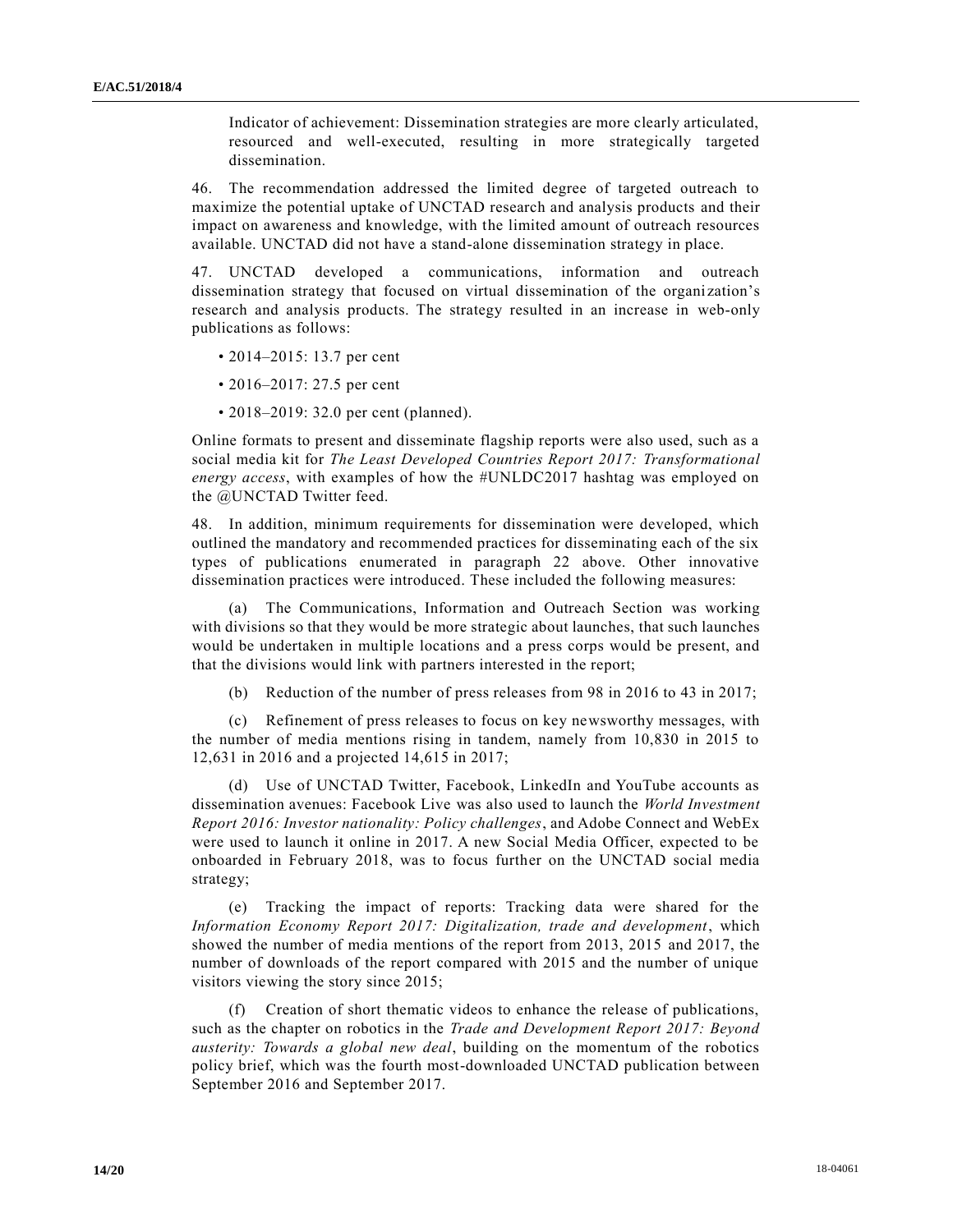49. In interviews, staff indicated that translation into all six official United Nations languages remained a challenge owing to the late submission by divisions of source language documents. Translation times for the 2016 flagship and annual reports into French ranged from two months to more than one year. Staff stated that the variability in translation times was an indication that the volume of publications remained significant. In addition, an end-of-year publication glut continued to pose problems for dissemination. Interviewees maintained that disseminating too many publications at once heightened the risk that the impact of the individual communications would be devalued or that communications opportunities would be missed entirely. For 2017, close to half of UNCTAD publications (46 per cent) were delivered in the last two months of the biennium. Furthermore, there was a surplus of leftover physical copies of publications owing to their late finalization and clearance. The publication production process was therefore in need of reassessment. The Communications, Information and Outreach Section was thus considering reducing orders for physical copies.

50. The recommendation has been implemented.

#### **Recommendation 6**

#### **Increase gender mainstreaming in research and analysis products**

51. Recommendation 6 reads as follows:

UNCTAD should reinforce gender mainstreaming in its research and analysis products, namely by:

- Aiming to increase the number of its publications that meaningfully adopt a gender perspective
- Incorporating both qualitative and quantitative gender markers, to the extent possible, into all stages of its quality assurance mechanism, from design to peer review
- Including gender in all divisional workplans and appointing divisional gender focal points with clear roles and responsibilities.

Indicator of achievement: Number of publications meaningfully incorporating a gender perspective increases annually; gender markers incorporated into quality assurance mechanism and divisional workplans; and divisional focal points identified.

52. The recommendation addressed the need for UNCTAD to mainstream gender in its research and analysis products, given that gender had been poorly integrated into this pillar at the time of the evaluation. There were no gender focal points within each division, nor had gender systematically been included in all divisional workplans.

53. In a memo to all directors and heads of service dated 30 October 2015, the Secretary-General of UNCTAD outlined four concrete pledges on gender equality and the economic empowerment of women within the framework of the International Gender Champions Initiative. The pledges were to make efforts to have at least one woman in all panels, round tables or sessions that UNCTAD organized in Geneva , including at the fourteenth session of UNCTAD; mainstream gender in all of UNCTAD flagship publications; review, with the help of the network of gender focal points of UNCTAD, all UNCTAD technical assistance programmes and mainstream gender in them; and foster gender equality in UNCTAD recruitment and promotions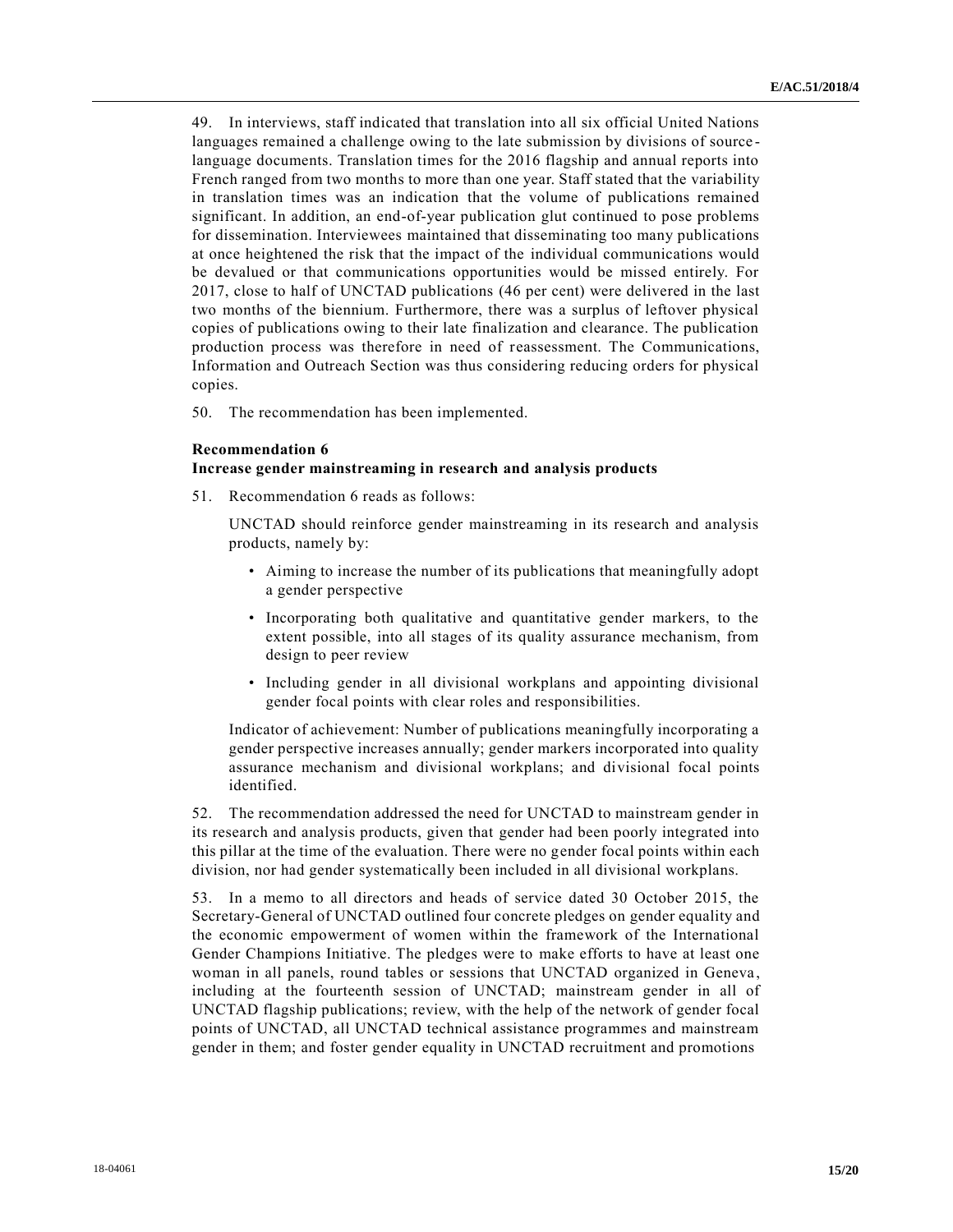54. A strategy for gender mainstreaming in UNCTAD research and analysis (2017– 2018) was developed in December 2016. The strategy articulated two primary means of achieving gender mainstreaming, namely through:

- Integration of the gender focal points network into the production process of key UNCTAD publications (flagship reports, strategic publications and policy reviews)
- Staff empowerment.

The appointment of gender focal points, whose roles and responsibilities were to support the mainstreaming of gender in flagship reports, was also articulated in the strategy. Divisions were required to involve their respective divisional gender focal points at two stages of the production process, namely, in the preparation of the publication outline and in the peer review of the draft. <sup>5</sup> All gender focal points were appointed and they confirmed that this involvement had occurred.

55. In interviews, staff pointed to the limited skills set and expertise within UNCTAD to address gender issues and indicated that the implementation of gender mainstreaming relied on the present directors who had experience in that area and in house gender experts, such that when staff changed, so too would the emphasis on gender. In June 2017, staff also identified a need to appoint alternate gender focal points for each division.

56. To enhance gender expertise, the UNCTAD Trade, Gender and Development Programme and the International Training Centre of the International Labour Organization organized training on gender mainstreaming in research and analysis and in technical cooperation projects for 25 staff members, held in January and February 2017. A training session on the role of gender in economics was held for senior managers in March 2017.

57. In order to assess the extent to which gender had been incorporated into flagship reports since the time of the OIOS evaluation, the Inspection and Evaluation Division of OIOS conducted an analysis of a random sample of 15 UNCTAD flagship reports from 2015 to 2017. It rated the level of gender inclusion from one to three, with three being the highest level. The analysis indicated that in 9 of the 15 flagship reports sampled, gender had been incorporated into the report. The analysis is summarized in the table below.

|      | Title of report                                                                                       | Score         |
|------|-------------------------------------------------------------------------------------------------------|---------------|
| 2015 | Information Economy Report 2015: Unlocking the potential of<br>e-commerce for developing countries    |               |
|      | Technology and Innovation Report 2015: Fostering innovation policies<br>for industrial development    |               |
|      | Commodities and Development Report 2015: Smallholder farmers and<br>sustainable commodity development | $\mathcal{D}$ |

**Sample analysis of the inclusion of gender in flagship reports, 2015–2017** 

 $5$  The network of gender focal points created terms of reference for its work in June 2015, which outlined the role and minimum staff level of the focal points, the necessary qualifications, the requisite time and resources to successfully meet expectations, and eight specific tasks and duties. However, the terms of reference never entered into effect.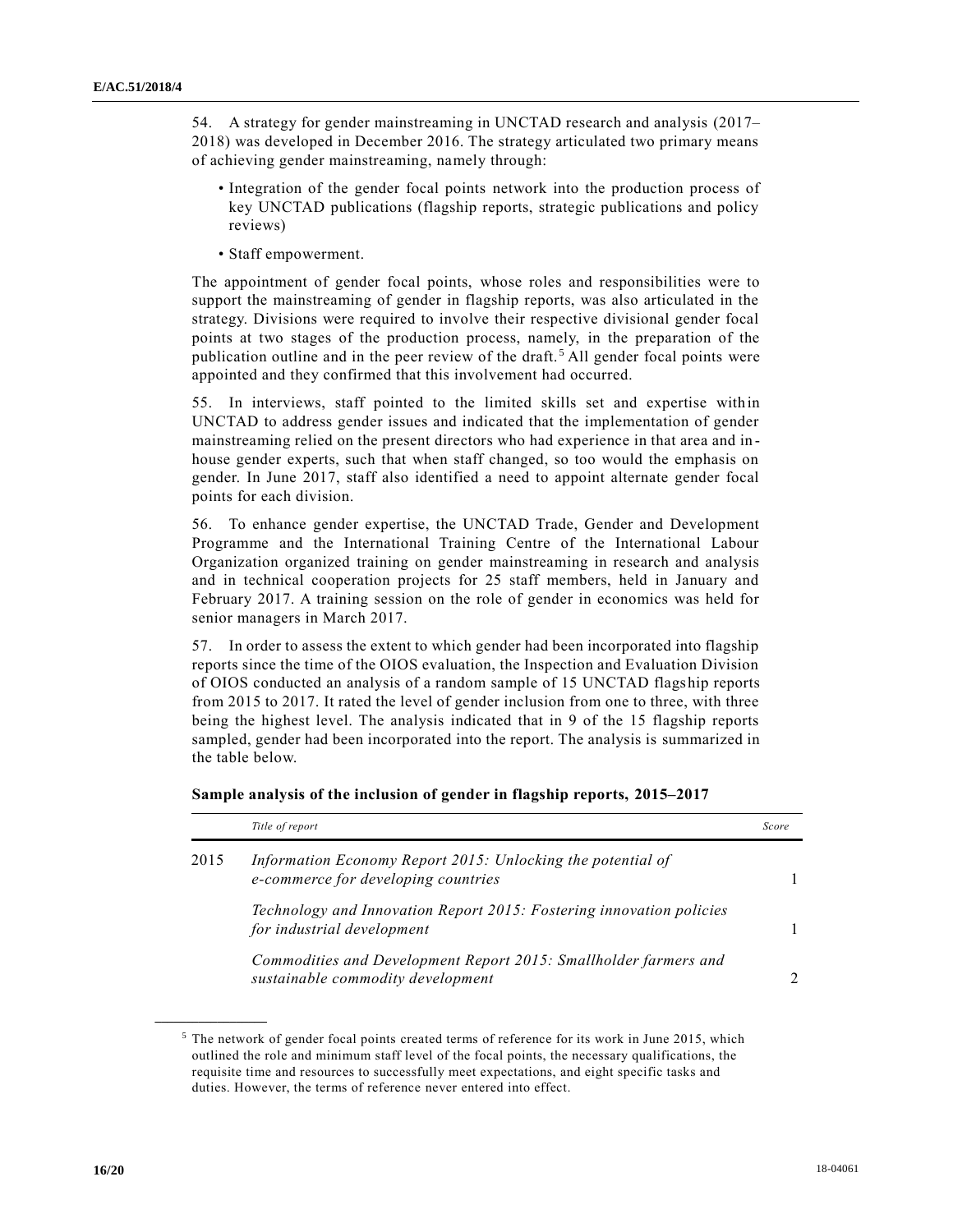#### **E/AC.51/2018/4**

|      | Title of report                                                                                                 | Score          |
|------|-----------------------------------------------------------------------------------------------------------------|----------------|
| 2016 | Trade Development Report, 2016: Structural transformation for inclusive<br>and sustained growth                 | 3              |
|      | World Investment Report 2016: Investor nationality: Policy changes                                              | 1              |
|      | The Least Developed Countries Report 2016: The path to graduation and<br>beyond: Making the most of the process | 3              |
|      | Economic Development in Africa Report 2016: Debt dynamics and<br>development finance in Africa                  | $\mathbf{1}$   |
|      | Review of Maritime Transport 2016                                                                               | $\mathbf{1}$   |
| 2017 | Trade and Development Report 2017: Beyond austerity: Towards a global<br>new deal                               | 3              |
|      | World Investment Report 2017: Investment and the digital economy                                                | $\overline{2}$ |
|      | The Least Developed Countries Report 2017: Transformational energy<br>access                                    | 3              |
|      | Economic Development in Africa 2017 Report: Tourism for<br>transformative and inclusive growth                  | 3              |
|      | Review of Maritime Transport 2017                                                                               | 3              |
|      | Information Economy Report 2017: Digitalization, trade and<br>development                                       | $\mathfrak{Z}$ |
|      | Commodities and Development Report 2017: Commodity markets,<br>economic growth and development                  | 1              |

#### Scoring:

**\_\_\_\_\_\_\_\_\_\_\_\_\_\_\_\_\_\_**

 $1 -$  Low level of gender inclusion throughout publication.<sup>8</sup>

<sup>3 –</sup> High level of gender inclusion throughout publication.<sup>6</sup>

 $2$  — Moderate level of gender inclusion throughout publication.<sup>7</sup>

<sup>6</sup> High-score criteria:

The publication had at least two of the below (some publications may not have a chapter devoted to gender)

<sup>•</sup> Chapter devoted to gender

<sup>•</sup> Gender is mentioned throughout the document, with a gender-differentiated approach to analysis

<sup>-•</sup> Recommendations are broken down with a gender lens (issues that have a different impact on women and girls)

<sup>•</sup> Gender-disaggregated data.

<sup>7</sup> Moderate-score criteria:

<sup>•</sup> Some reference to gender, but not fully mainstreamed throughout

<sup>•</sup> Some analysis of gender differences

<sup>•</sup> Gender-disaggregated data.

<sup>8</sup> Low-score criteria:

<sup>•</sup> Very little to no mention of gender in the report.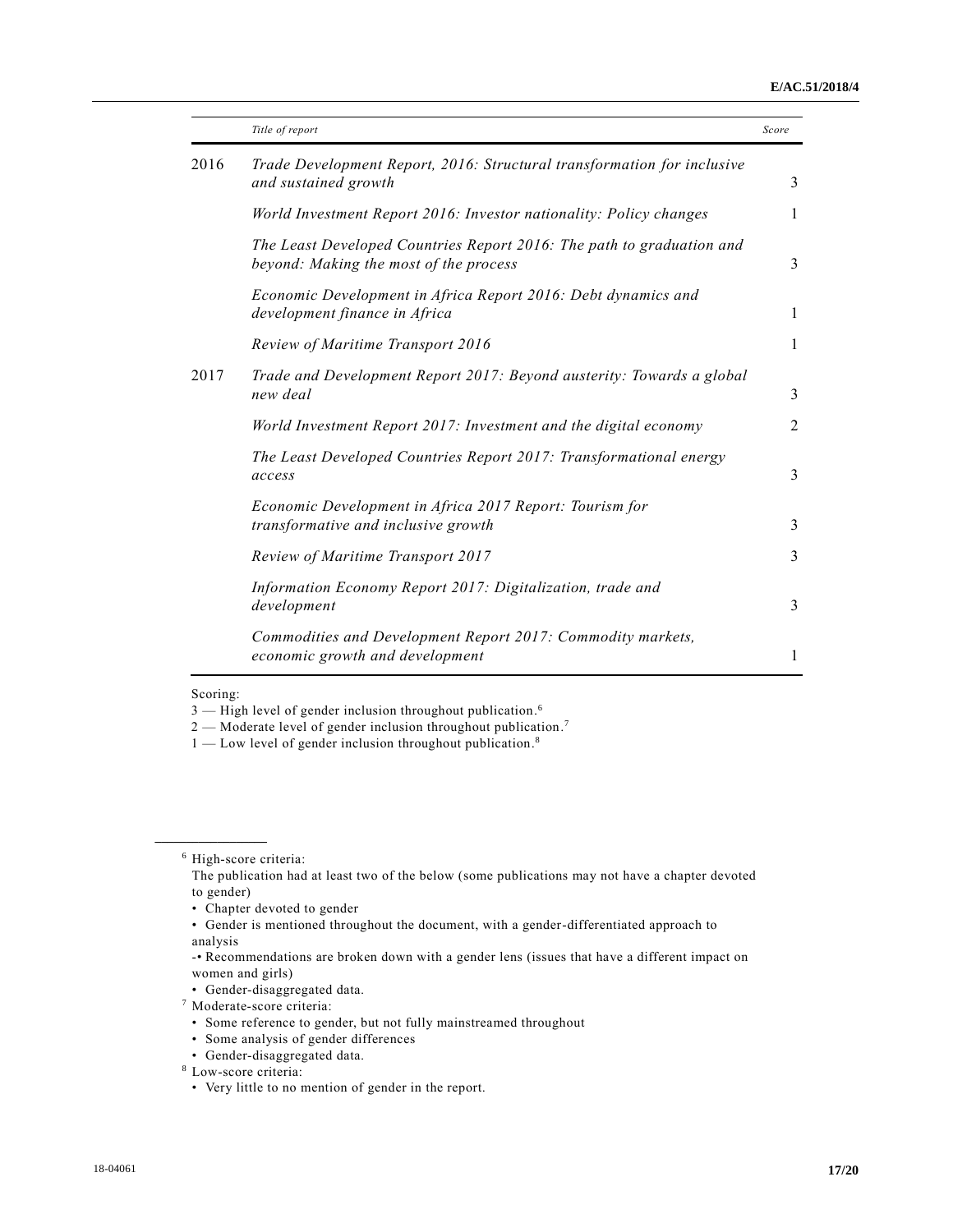58. The aforementioned gender strategy indicated the need for gender markers. However, that action was not implemented; in interviews, staff indicated that such markers would not make a significant difference in the mainstreaming of gender and were more of a bureaucratic tool that would not lead to change.

59. Although gender mainstreaming was reinforced by the development of the gender mainstreaming strategy, the recommendation has been partially implemented, owing to the outstanding items requiring further action. Gender needed to be more fully integrated into UNCTAD flagship reports, given that they had very few to no mentions of gender, women or girls. Furthermore, gender focal points needed to be institutionalized in UNCTAD and alternates assigned to each division.

60. The recommendation has been partially implemented.

#### **Recommendation 7**

### **Strengthen results-focused monitoring and evaluation of research and analysis work**

61. Recommendation 7 reads as follows:

UNCTAD should dedicate focused attention and resources to the monitoring and evaluation of its research and analysis results. In keeping with United Nations Evaluation Group normative guidance, this would entail:

- Creation of a monitoring and evaluation framework for the organization
- Development of a risk-based evaluation plan, identifying which research and analysis products require individualized evaluation and which might be adequately covered by a product line-based approach, and accompanied by a resource mobilization plan for ensuring adequate evaluation coverage of the pillar.

Indicator of achievement: Monitoring and evaluation framework produced, followed by production of risk-based evaluation plan, with both indicating how United Nations Evaluation Group guidance has been incorporated

62. The recommendation addressed the need for UNCTAD to strengthen monitoring and evaluation coverage of its research and analysis products. Internal monitoring and evaluation coverage had not been standardized or based on an institutional assessment of monitoring and evaluation needs; rather, it was undertaken based on the priorities set by each division.

63. Following a revision of its 2011 evaluation policy, UNCTAD developed the evaluation policy 2018–2020. The latter was awaiting UNCTAD clearance and governing body approval at the time of the triennial review. The policy explained key concepts, established guiding principles, outlined evaluation roles and responsibilities within the UNCTAD institutional framework and delineated the evaluation processes as well as the mechanisms for implementing the evaluation policy and guiding principles from the 2016 revised norms and standards of the United Nations Evaluation Group. In addition, the Evaluation and Monitoring Unit developed self-evaluation guidelines for project managers. The guidelines were to be launched in January 2018 and included methodological approaches; roles and responsibilities; human rights-based approaches to and gender mainstreaming in evaluation; guidelines for planning a participatory self-evaluation; and templates.

64. UNCTAD developed a risk-based evaluation plan, which was approved in December 2016. The plan's risk-based approach informed the evaluation workplan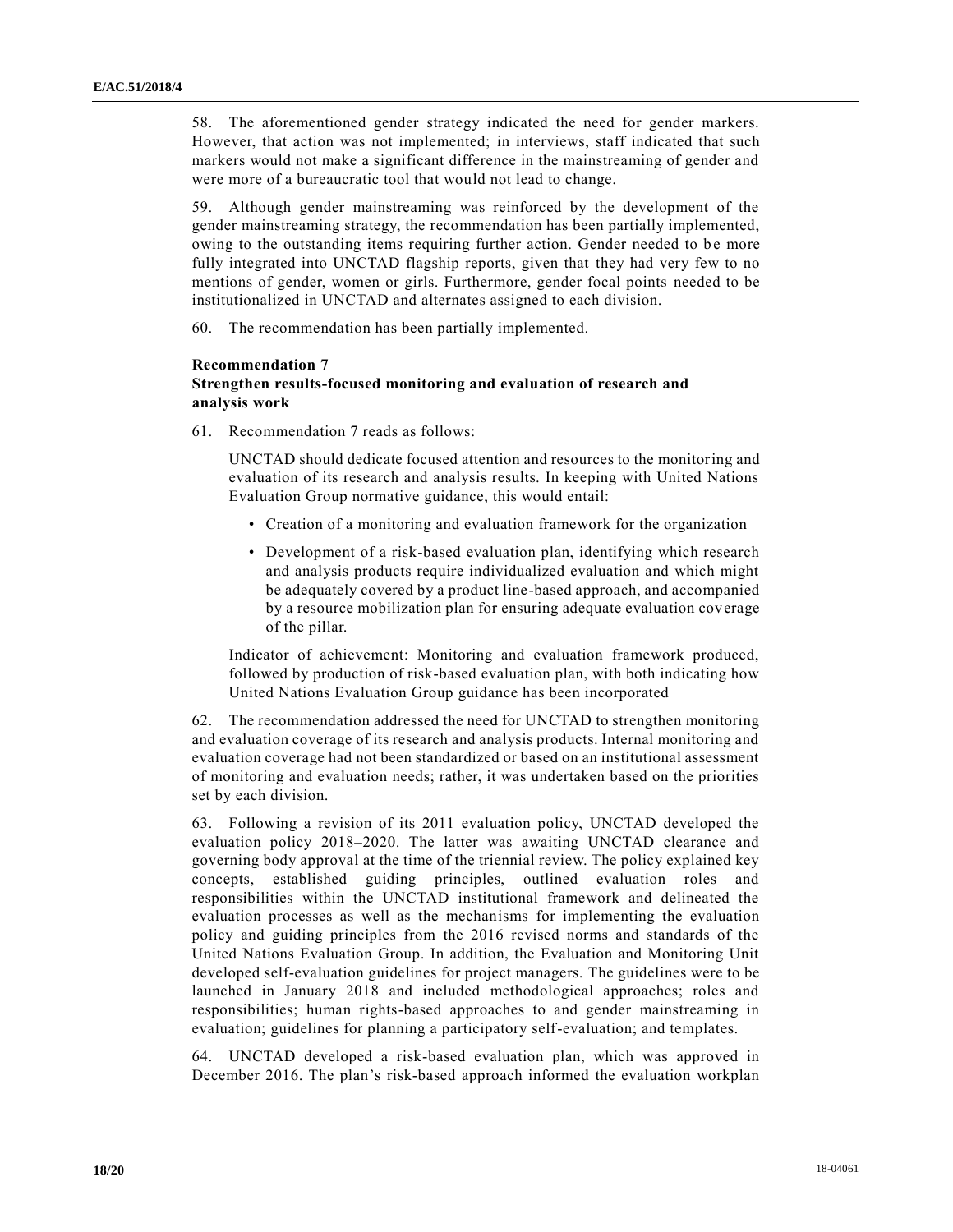and resource mobilization strategy of the Evaluation and Monitoring Unit, which subsequently followed a more dynamic process for identifying evaluation topics. In interviews, staff indicated that the risk-based plan was a useful exercise that helped to determine how risks should be addressed and to focus the yearly evaluations on UNCTAD priorities.

65. The Evaluation and Monitoring Unit focused on the research and analysis pillar for its 2016–2017 evaluation plan. That focus was emphasized in the terms of reference for the evaluation of subprogramme 5 on Africa, least developed countries and special programmes. The Unit also completed a meta-evaluation, to be finalized by early 2018. The meta-evaluation examined the results and completion of all evaluations undertaken within UNCTAD, in order to identify trends and linkages across the divisions, and used the results of that evaluation to inform programme design where there were trends in linkages with the outcomes. A separate category was included in the meta-evaluation for research and analysis of UNCTAD work.

66. In November 2016, the Evaluation and Monitoring Unit, the working group of the Publications Committee and the results-based management focal points harmonized the Integrated Monitoring and Documentation Information System research indicators. That process resulted in two output-level indicators, four reaction-focused outcome-level indicators, two learning-focused outcome-level indicators and two application-focused outcome-level indicators, all of which UNCTAD classified as either "mandatory" or "good practice" under the minimum standards for monitoring and evaluation. The latter were also revised in mid-2017, and UNCTAD was planning to update the Integrated Monitoring and Documentation Information System indicators to reflect the changes.

67. Although minor outstanding actions remain, namely, the clearance and approval of the UNCTAD evaluation policy 2018–2020, the launch of the self-evaluation guidelines of the Evaluation and Monitoring Unit and the update of the Integrated Monitoring and Documentation Information System indicators, in view of the considerable progress made, the recommendation has been implemented.

# **III. Conclusion**

68. Through the implementation of five of the seven OIOS evaluation recommendations, coupled with partial implementation of the remaining two recommendations, UNCTAD took significant action to strengthen its research and analysis pillar. Together, those actions demonstrated greater commitment to the principles of results-based management, including the importance of sound strategic planning, monitoring and evaluation, and quality assurance. It likewise made gains in strengthening the Publications Committee, improving the dissemination of its publications and fostering greater interdivisional collaboration. The various actions appeared to be producing early positive results. However, further steps to improve gender mainstreaming and statistical quality assurance and to submit the revised terms of reference of the Publications Committee for consideration and eventual approval by the Trade and Development Board remain outstanding.

> (*Signed*) Heidi **Mendoza** Under-Secretary-General for Internal Oversight Services 15 March 2018